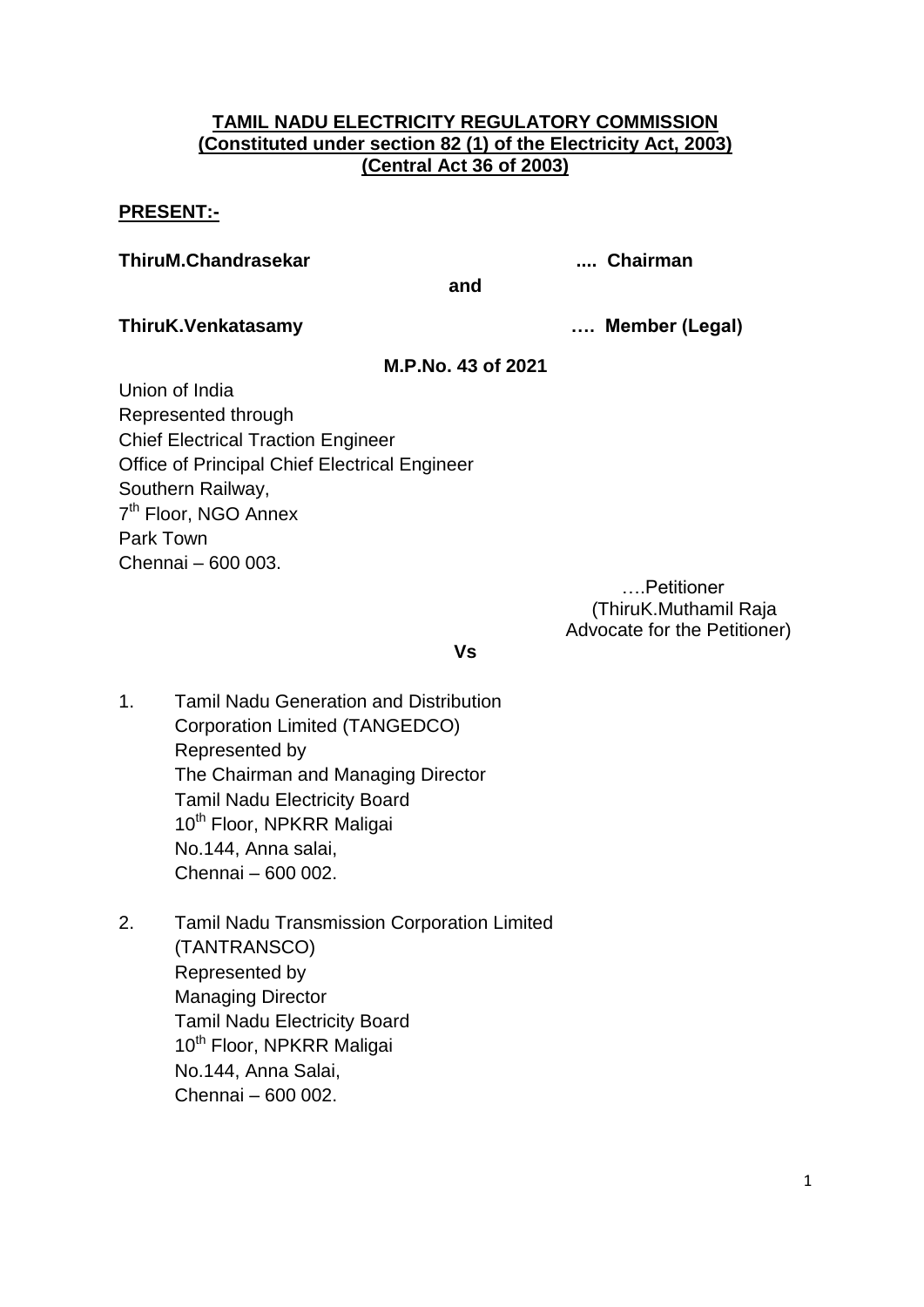3. Chief Engineer / NCES **TANGEDCO** 2<sup>nd</sup> Floor, NPKRR Maligai No.144, Anna Salai, Chennai – 600 002.

> ….Respondents (ThiruM.Gopinathan, Standing Counsel for TANGEDCO)

(ThiruV.Anil Kumar Advocate for TANTRANSCO)

# **Dates of hearing : 26-10-2021; 09-11-2021; 23-11-2021; 07-12-2021; 28-12-2021; 11-01-2022; and 01-02-2022 Date of order**: **05-05-2022**

The M.P. 43 of 2021 came up for final hearing on 01-02-2022. The Commission upon perusing the affidavit filed by the petitioner, counter affidavit filed by the respondentand all other connected records and after hearing both the parties passes the following:-

# **ORDER**

# **1. Prayer of the Petitioner in M.P No.43 of 2021:-**

The prayer of the petitioner in this petition is todirect TANGEDCO to permit provision of net metering for all the locations listed in NOC application under 4MW dated 10.03.2021 within a timeline and to punish the Respondent for noncompliance of the order dated 25.02.20 passed in M.P.No.19 of 2018 under Section 142 of Electricity Act, 2003 by the Commission.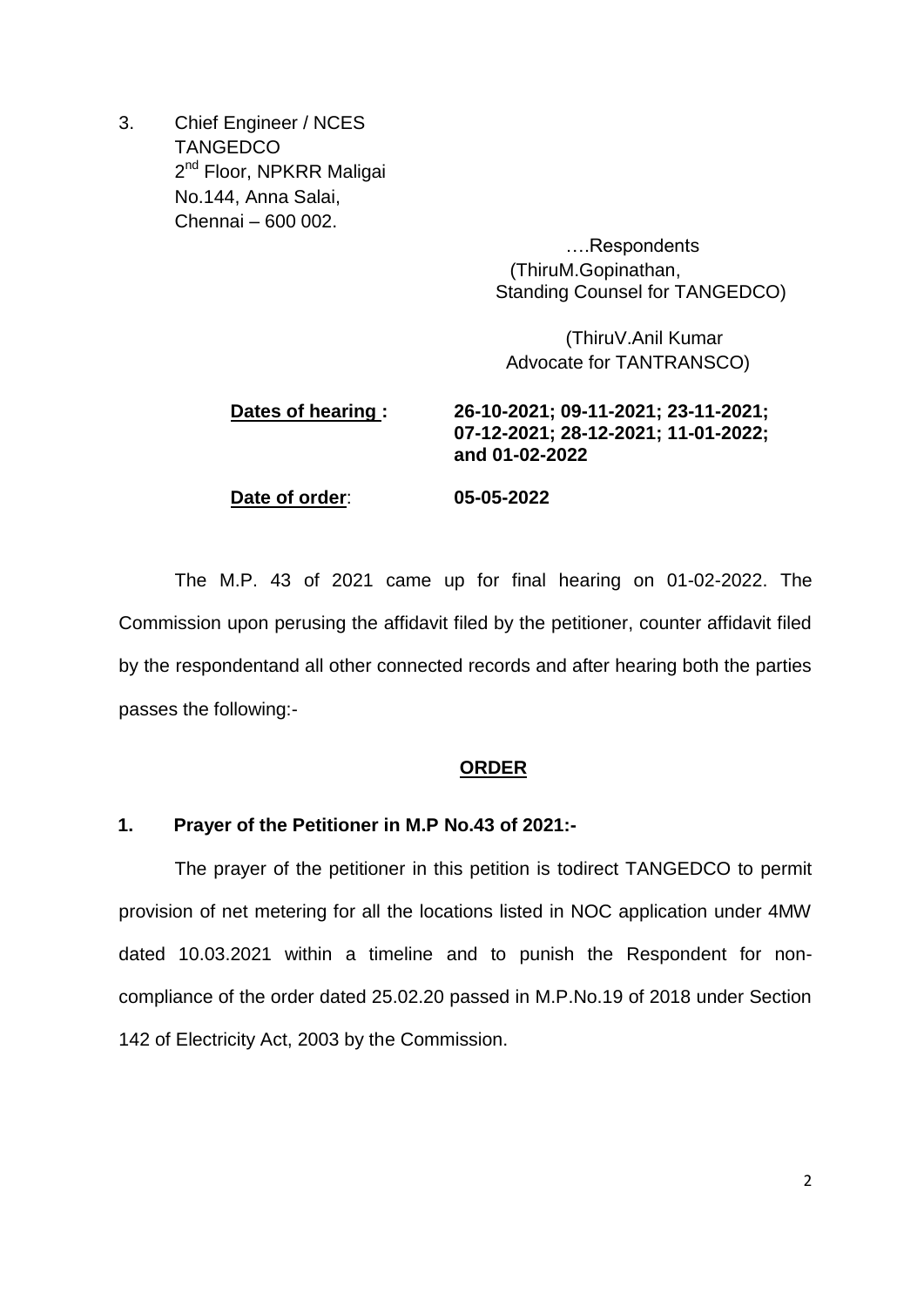# **2. Facts of the Case:-**

This petition has been filed for non-compliance of the order of the Commission dated 25-02-2020 "Extending the net metering facility for solar projects connected under HT IIA and HT III tariff category consumers in Tamil Nadu" as per the Commission's Order No.3 of 2013 dated 13-11-2013.

# **3. Contentions of the Petitioner:-**

3.1. The petitioner filed M.P.No.19 of 2018 before the Commission to extend the net metering facility for solar project connected under HT II A and HT III Tariff category consumers in Tamil Nadu as per Commission's Order No.3 of 2013 dated

13.11.2013.

3.2. The notice was served to the respondent herein and the respondent filed counter on 29.03.2019 and contested the matter. After hearing both the parties, the Commission passed the following order on 25.02.2020:-

*"The prayer of the Petitioner is to direct the respondent to act in compliance of the Tamil Nadu Solar Energy Policy 2012 of the Government of Tamil Nadu and the Commission's Order No.3 of 2013 dated 13.11.2013 which was effectuated in the Respondent's Circular in Memo No.CE/Commercial/ EE/R&C/AEE1/F Solar NM/D.023/14 dated 17.02.2014 and thereby "grant connectivity and net metering to the petitioner for the implementation of 4 MWp Rooftop Solar Project for Southern Railway' for service and solar capacities in Tamil Nadu given below in a time bound manner*

| S.  | Location                            | S.C.No. | Revised  |
|-----|-------------------------------------|---------|----------|
| No. |                                     |         | Capacity |
|     |                                     |         | (KWp)    |
|     | <b>Chengalpattu Railway Station</b> | 28      | 50       |
| 2   | Katpadi Railway Station             | 1008    | 50       |
| 3   | <b>Arakkonam Railway Station</b>    | 1233    | 50       |
| 4   | <b>Tambaram Railway Station</b>     | 77      | 50       |
| 5   | <b>Moore Market Complex</b>         | 2191    | 1000     |
| 6   | Chennai Central (BBQ SS)            | 2142    | 900      |
|     | Royapuram Electric Loco Shed        | 1054    | 100      |
| 8   | Chennai Egmore Railway Station      | 2148    | 250      |
| 9   | Jolarpettai Railway Station         | 1       | 50       |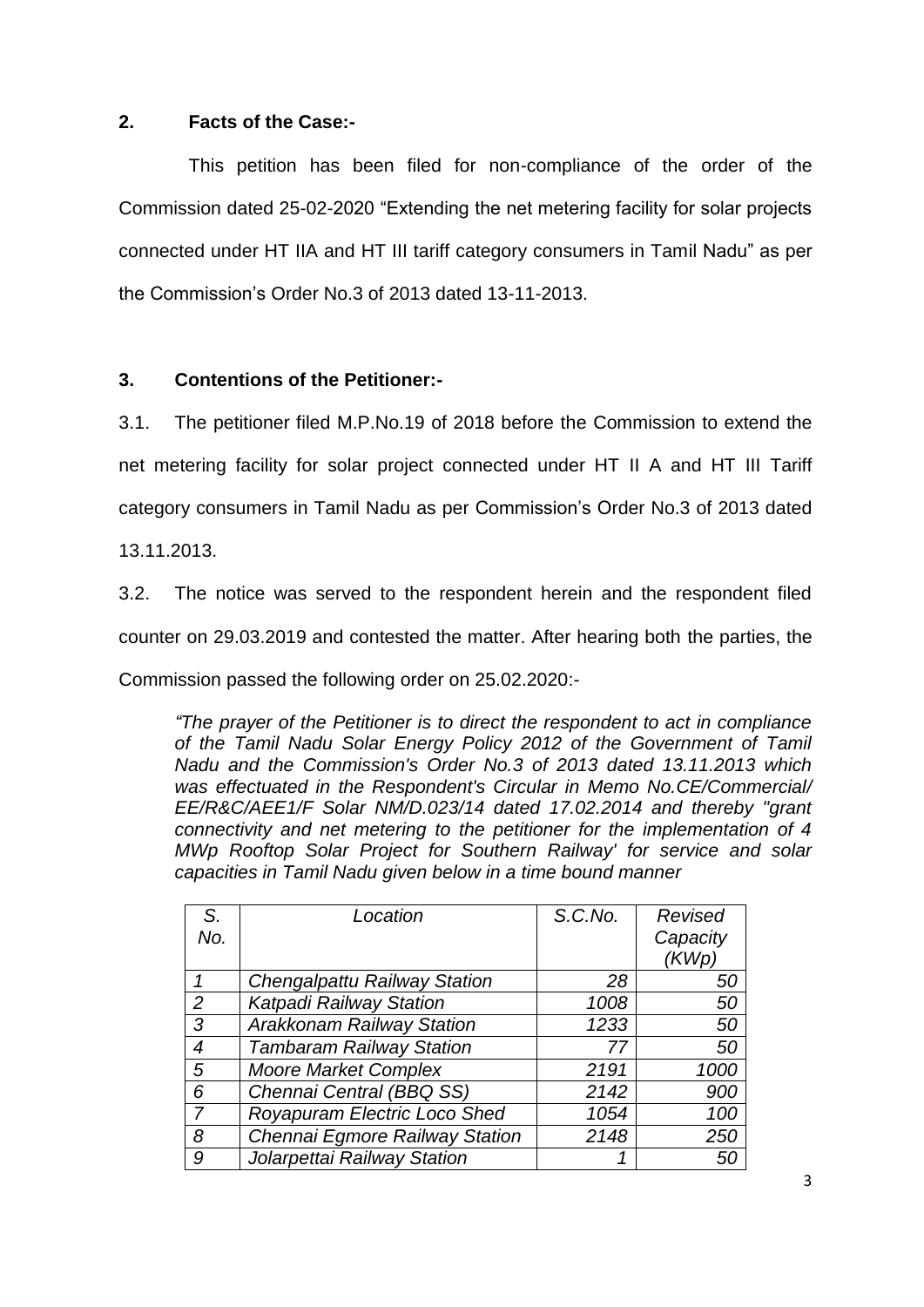| 10 | <b>Tiruchirapalli Station</b>         | 13 | 200 |
|----|---------------------------------------|----|-----|
| 11 | <b>DRM Office</b>                     |    | 200 |
| 12 | <b>Villupuam Railway Station</b>      | 2  | 50  |
| 13 | Madurai DRM Office                    | 52 | 200 |
| 14 | <b>Madurai Railway Station</b>        | 71 | 100 |
| 15 | Virudhunagar Railway Station          | 26 | 50  |
| 16 | <b>Tirunelveli Railway Station</b>    | 45 | 50  |
| 17 | <b>Salem Railway Station</b>          | 9  | 100 |
| 18 | <b>Erode Junction Railway Station</b> |    | 100 |
| 19 | <b>Erode DSL Loco Shed</b>            | 1  | 100 |
| 20 | <b>Erode Electric Loco Shed</b>       |    | 150 |
| 21 | <b>Coimbatore Railway Station</b>     | 1  | 100 |
| 22 | <b>Nagercoil Railway Station</b>      | 18 | 50  |

3.3. The Tamil Nadu Solar Policy was announced by Hon'ble Chief Minister of Tamil Nadu on 19.10.2012 vide G.O.No.121 dated 19.10.2012, Clause 14 of the solar policy envisaged establishment 3000 MW of solar PV power plants by 2015 as detailed below:-

|       | <b>Utility</b> | Solar Roof | <b>REC</b> | <b>Total MW</b> |
|-------|----------------|------------|------------|-----------------|
|       | <b>Scale</b>   | Tops (MW)  | (MW)       |                 |
|       | (MW)           |            |            |                 |
|       | (a)            | (b`        | (c)        | (d)             |
| 2013  | 750            | 100        | 150        | 1000            |
| 2014  | 550            | 125        | 325        | 1000            |
| 2015  | 200            | 125        | 675        | 1000            |
| Total | 1500           | 350        | 1150       | 3000            |

3.4. Based on the policy directives, the Commission has issued Order on "LT" connectivity and net metering" vide Order No.3 of 2013 dated 13.11.2013. As per the above said order of Commission, the following categories of consumers are eligible for availing net metering facility:-

|                | HT Tariff II-A-Government, Educational          |
|----------------|-------------------------------------------------|
|                | Institution, Government Hospitals, Water Supply |
|                | and places of Worship                           |
| $\overline{2}$ | HT III - Commercial                             |
| $\mathbf{3}$   | LT I-A Domestic                                 |
| 4              | LT I-C Bulk Supply, Railway Colonies, Defence   |
|                | colonies.                                       |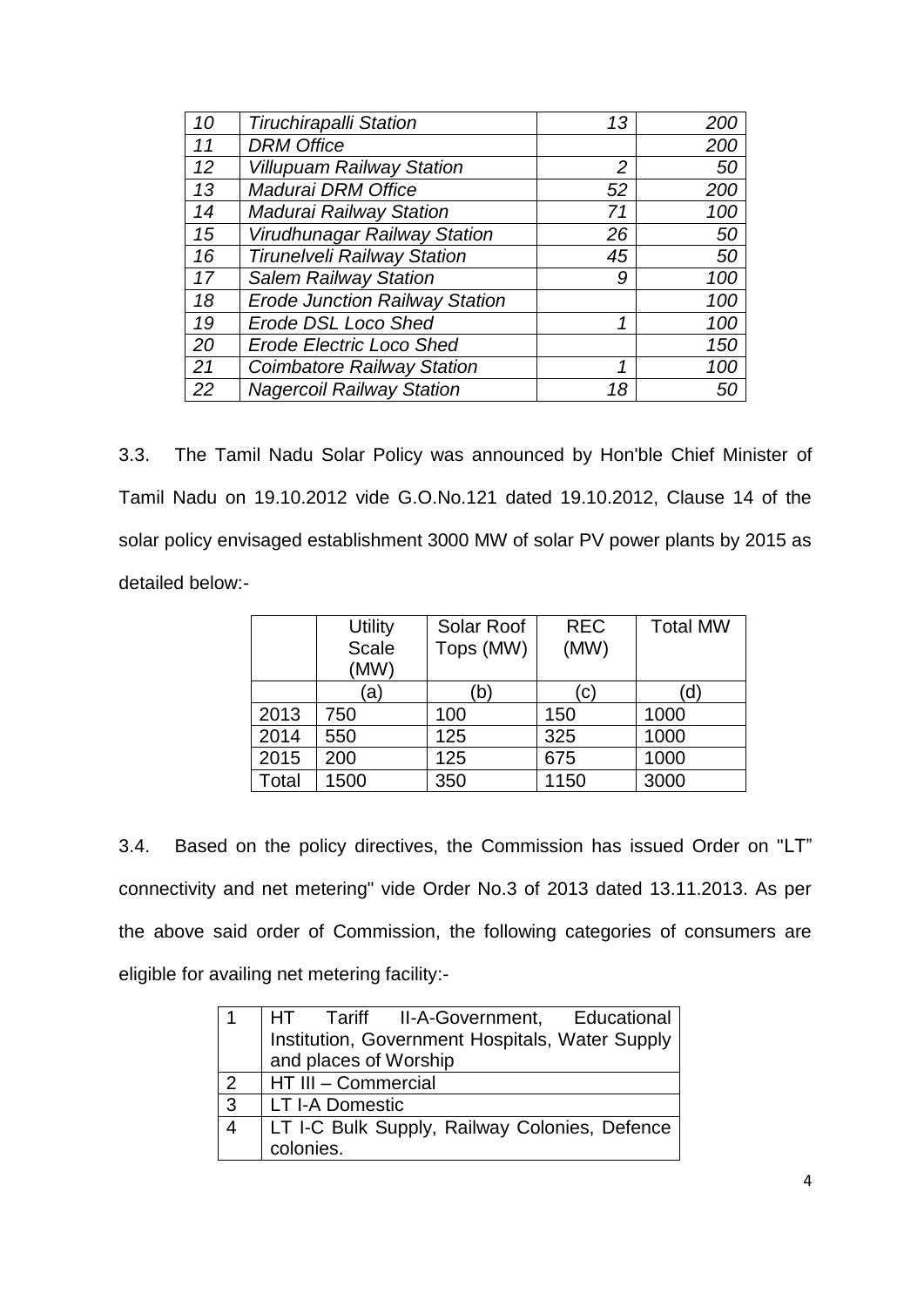| -5 | LT II-A, Public Lighting, Water Supply   |
|----|------------------------------------------|
| -6 | LT II-B (1) Government / Aided education |
|    | institutions, Government hospitals etc.  |
|    | LT V-Commercial                          |

3.5. In order to study the impact of net feed in of solar energy in Distribution Licensee's network, the respondent, TANGEDCO has facilitated net metering facility only to eligible LT consumers although HT-Tariff II-A and HT -III consumers are also eligible for net metering connectivity as per the above orders. Meanwhile, TANGEDCO has also filed a petition in M.P.No.6 of 2017 with following prayers, namely:-

- (i) To cover HT-IIB and LT- I B(2) under the net metering scheme;
- (ii) To provide net metering to measure input from the grid and the excess solar generation fed into the grid;
- (iii) To calculate the value of grid consumption at appropriate tariff and to calculate the excess generation fed into the grid at 50% of the latest solar tender rate or 50% of solar preferential tariff whichever is less;
- (iv) To restrict the solar roof top capacity to 50% of the contracted demand and in case solar capacity exceeds 50% of the contracted demand then to consider only 50% of the contracted demand for billing
- (v) To relax 90% cap imposed during particular settlement period;
- (vi) To apply the revised scheme of the existing LT/HT networking scheme;
- (vii) To cover HT IIA and HT III consumers availing parallel operation without net metering under the new accounting methodology;
- (viii) To cover HT lIB and LT IIB(2) consumers under the new accounting methodology;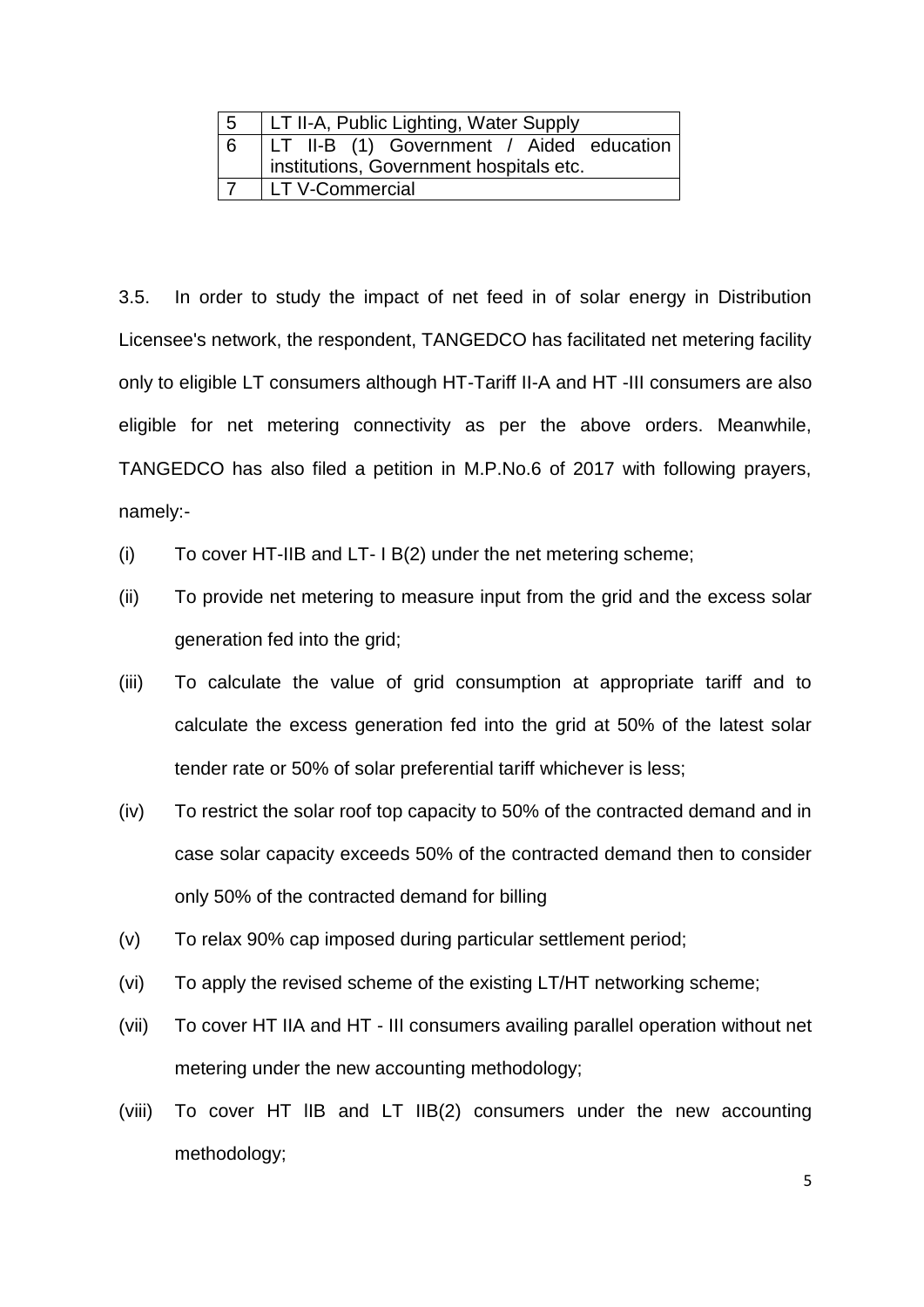- (ix) To specify the control period and settlement period as one year (financial year;
- (x) To install net meters to all net metering consumers and to levy appropriate tax.

3.6. However, the TANGEDCO had withdrawn the above petition and submitted revised petition only for LT service connections for solar net metering in M.P.No.9 of 2017. In the said M.P.No.9 of 2017, the petitioner TANGEDCO has prayed to consider the revisions in the existing net metering policy under revised accounting methodology as mentioned in para 18 of the said petition.

3.7. Meantime Government of Tamil Nadu, has announced the Tamil Nadu Solar Energy Policy, 2019, on 04.02.2019. In the above order, instead of unit to unit adjustment, generated energy I consumption will be adjusted on monetary basis.

3.8. As per the above said new policy, net feed-in of solar energy scheme will be available to all LT category of consumers.The surplus energy exported after consumption will be adjusted in terms of monetary value instead of unit to unit as followed in the existing system. There is no explanation in the new policy about the HT consumers under consumer category.

3.9. From the prayer of the petitioner it seems that the requirement of the solar roof top plant capacity varies from 50 kWp to 1000 kWp in various locations of Tamil Nadu which consists of both HT I LT service connections. Based on the above discussion and records available,it is observed that the CE/NCES/TANGEDCO has replied to M/s.Southern Railway vide letter dated 07.03.2018 that they can use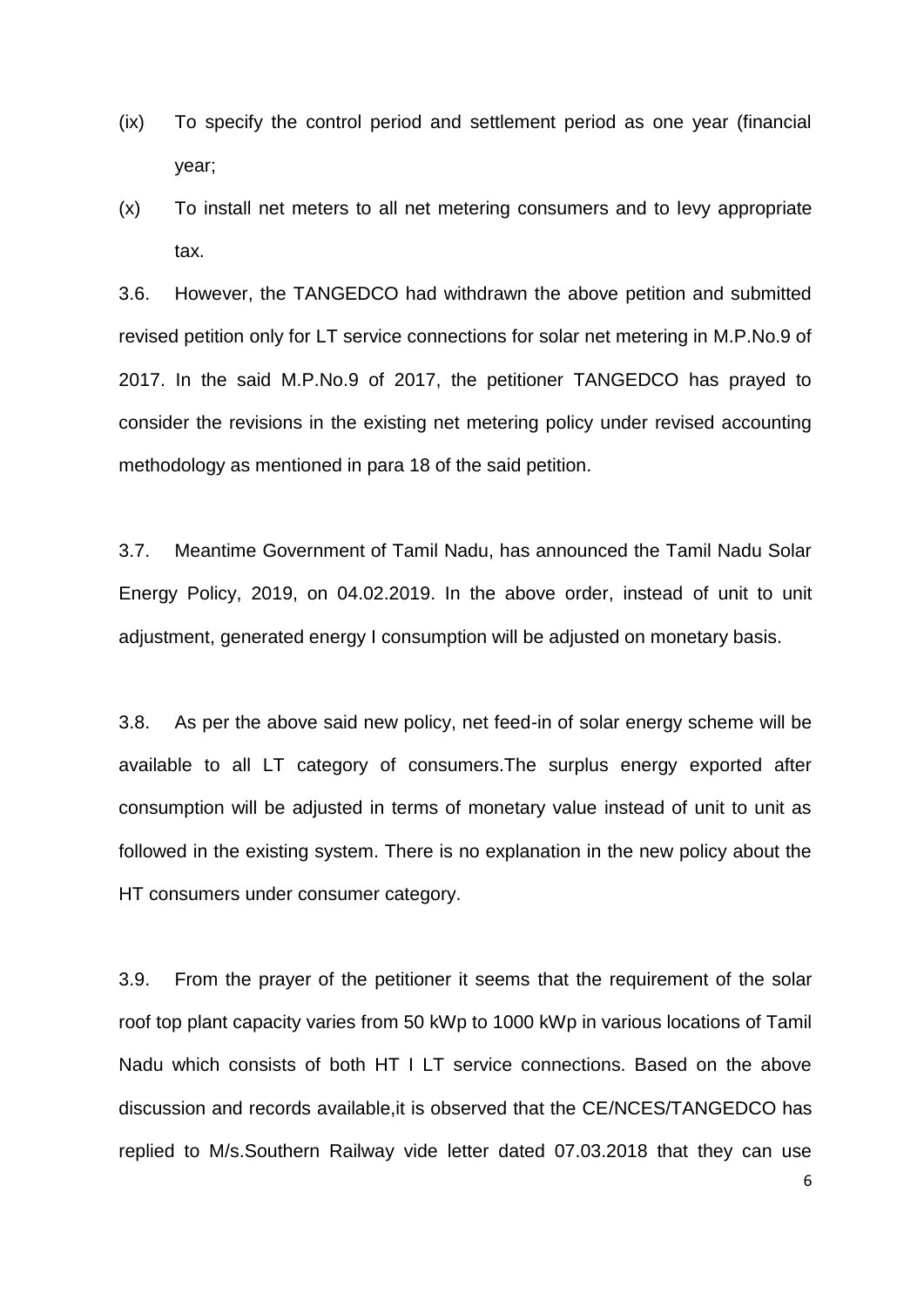Commission's order on LT connection and Net metering vide Order No.3 dated 13.11.2013 and for HT service connections, M/s. Southern Railway can opt parallel operation with grid without net metering even though Order No.3 of 2013 dated 13.11.2013 of the Commission permitted them to go for HT net metering system. As they were not allowed to proceed with HT net metering system, M/s. Southern Railways has filed the petition in M.P.No.19 of 2018 in this Commission on 10.08.2018 when Tamil Nadu Solar Energy Policy, 2012 and Commission's Order No.3 of 2013 dated 13.11.2013 were in force. But Government of Tamil Nadu has announced the Tamil Nadu Solar Energy Policy 2019 on 04.02.2019 in which there is no explanation about the HT consumer category. The petition filed by the petitioner was listed for hearings held on 16.11.2018 and 31.01.2019 itself i.e., before issue of New Solar Policy 2012 by government of Tamil Nadu on 04.02.2019 and final hearing was held on 15.10.2019.

3.10. As M/s. Southern Railway has filed the petition before the Commission and hearings were also before the issue of New Tamil Nadu Government Policy 2019 the Commission directs TANGEDCO to provide LT and HT metering connectivity to M/s Southern Railway as per TNERC Order No.3 of 2013 dated 13.11.2013 for the above 4 MW only. All other future cases shall be as per the available orders of TNERC from time to time. If, LT/HT net meters are not available with TANGEDCO M/s Southern Railway may be permitted to procure LT /HT net meters as per TANGEDCO specifications.

3.11. Though the orders were passed on 25.02.2020, the respondent has failed to comply with the directions of the Commission for providing LT and HT metering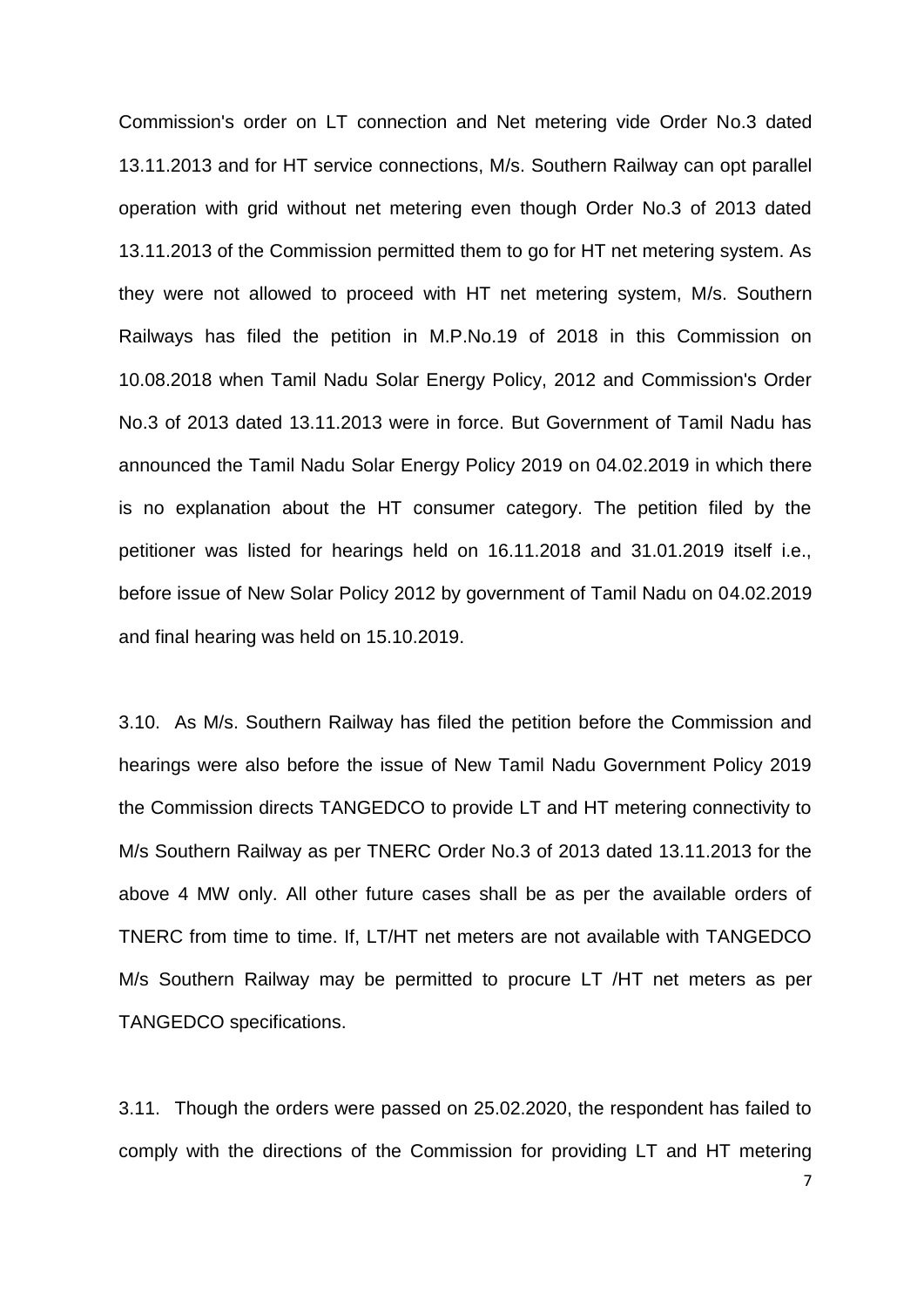connectivity to M/s Southern Railway as per Commission's Order No. 3 of 2013 dated 13.11.2013 for the above 4 MW. On the other hand, the respondent herein filed review petition in R.P.No.2 of 2021 before the Commission, after a period of one year. The Commission passed an order on 13.07.2021 in the Review petition. The above petition was not allowed by the Commission. A letter addressed to CE/NCES/TANGEDCO dated 10.03.2021 along with necessary enclosures was also submitted for issue of 'No Objection Certificate' for all locations under said 4 MW project. CMD/TANGEDCO & TANTRANSCO was requested by Southern Railway to implement the Commission's order vide letters dated 01.03.2021, 24.06.2021, 13.07.2021,15.07.2021 but there is no response till date.

3.12. Even after dismissal of Review Petition on 13.07.2021, till date, the Respondent failed to comply with the direction of the Commission. It is nothing but willful disobedience. Hence the Respondent is liable for penalty to the extent of Rs.1.00 lakh as per Sec.142 of the Electricity Act,2003.

3.13. The following factor to be taken note of for imposing penalty on the Respondent herein. In order to get unfair advantage, the Respondent intentionally failed to comply with the direction of the Commission. Moreover, the Respondent herein did not prefer any appeal against the order of the Commission. Hence the order of the Commission is final and binding on the Respondent in all respect. The petitioner has no other alternative remedy except to file this petition punish the Respondent for non-compliance of order dated 25.02.2020 passed in M.P.No.19 of 2018.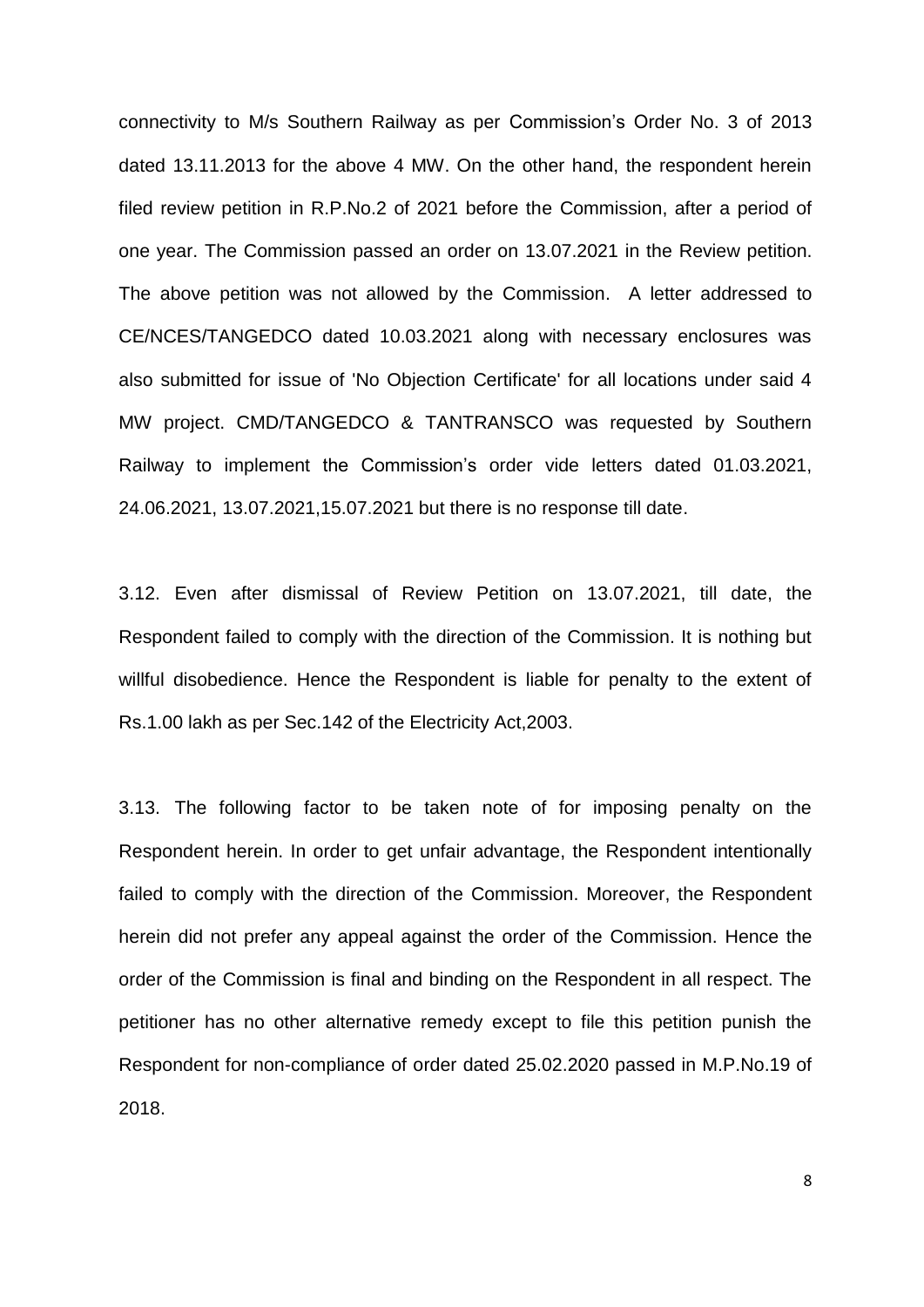# **4. Contentions of the Respondent:-**

4.1. The Commission has issued order directing TANGEDCO to provide LT and HT metering connectivity to M/s. Southern Railway as per TNERC Order No.3 of 2013 dated 13.11.2013 for the following 22 Nos HT/LT service connection for a combined capacity of 4 MW, on 25.02.2020 in MP.No.19 of 2018.

| S.                       | Location                              | S.C.No.        | Revised  |
|--------------------------|---------------------------------------|----------------|----------|
| No.                      |                                       |                | Capacity |
|                          |                                       |                | (KWp)    |
| 1                        | <b>Chengalpattu Railway Station</b>   | 28             | 50       |
| $\overline{2}$           | Katpadi Railway Station               | 1008           | 50       |
| $\overline{3}$           | <b>Arakkonam Railway Station</b>      | 1233           | 50       |
| $\overline{\mathcal{A}}$ | <b>Tambaram Railway Station</b>       | 77             | 50       |
| 5                        | <b>Moore Market Complex</b>           | 2191           | 1000     |
| 6                        | Chennai Central (BBQ SS)              | 2142           | 900      |
| $\overline{7}$           | Royapuram Electric Loco Shed          | 1054           | 100      |
| 8                        | Chennai Egmore Railway Station        | 2148           | 250      |
| 9                        | Jolarpettai Railway Station           | 1              | 50       |
| 10                       | <b>Tiruchirapalli Station</b>         | 13             | 200      |
| 11                       | <b>DRM Office</b>                     |                | 200      |
| 12                       | <b>Villupuam Railway Station</b>      | $\overline{2}$ | 50       |
| 13                       | Madurai DRM Office                    | 52             | 200      |
| 14                       | <b>Madurai Railway Station</b>        | 71             | 100      |
| 15                       | Virudhunagar Railway Station          | 26             | 50       |
| 16                       | <b>Tirunelveli Railway Station</b>    | 45             | 50       |
| 17                       | <b>Salem Railway Station</b>          | 9              | 100      |
| 18                       | <b>Erode Junction Railway Station</b> |                | 100      |
| 19                       | <b>Erode DSL Loco Shed</b>            | $\mathcal I$   | 100      |
| 20                       | <b>Erode Electric Loco Shed</b>       |                | 150      |
| 21                       | <b>Coimbatore Railway Station</b>     | 1              | 100      |
| 22                       | <b>Nagercoil Railway Station</b>      | 18             | 50       |

4.2. The Tamil Nadu State Solar Policy has been announced by the Hon'ble Chief Minister of Tamil Nadu on 19.10.2012 vide G.O.No.121 dated 19.10.2012.

4.3. Based on the policy directive, the Commission has issued order on LT connectivity and Net Metering" issued vide Order No.3 of 2013 dated 13.11.2013.As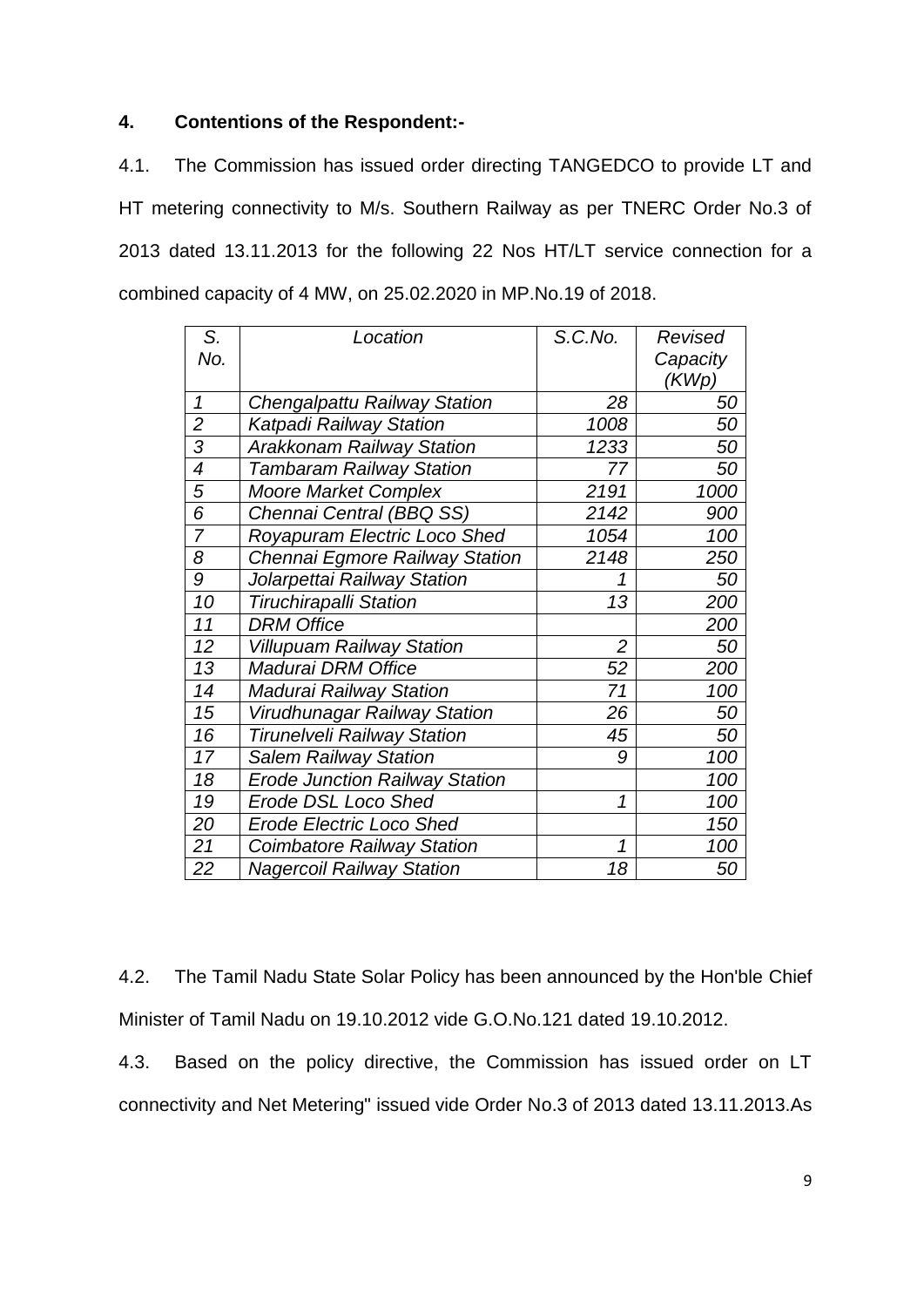per the above said order of the Commission,the followings categories of consumers are eligible for availing net metering facility.

|                | HT Tariff II-A-Government, Educational          |  |
|----------------|-------------------------------------------------|--|
|                | Institution, Government Hospitals, Water Supply |  |
|                | and places of Worship                           |  |
| 2              | HT III - Commercial                             |  |
| $\mathbf{3}$   | <b>LT I-A Domestic</b>                          |  |
| $\overline{4}$ | LT I-C Bulk Supply, Railway Colonies, Defence   |  |
|                | colonies.                                       |  |
| 5              | LT II-A, Public Lighting, Water Supply          |  |
| 6              | LT II-B (1) Government / Aided education        |  |
|                | institutions, Government hospitals etc.         |  |
|                | <b>LT V-Commercial</b>                          |  |

4.4. In order to study the impact of net feed in of solar energy in Distribution Licensee's network, the respondent, TANGEDCO has facilitated net metering facility only to eligible LT consumers although HT-Tariff II-A and HT-III consumers are also eligible for net metering connectivity as per the above orders.

4.5. Meanwhile,TANGEDCO has filed a petition in M.P.No.6 of 2017 with the following's prayers,namely: -

- (i) To cover HT-IIB and LT- I B(2) under the net metering scheme;
- (ii) To provide net metering to measure input from the grid and the excess solar generation fed into the grid;
- (iii) To calculate the value of grid consumption at appropriate tariff and to calculate the excess generation fed into the grid at 50% of the latest solar tender rate or 50% of solar preferential tariff whichever is less;
- (iv) To restrict the solar roof top capacity to 50% of the contracted demand and in case solar capacity exceeds 50% of the contracted demand then to consider only 50% of the contracted demand for billing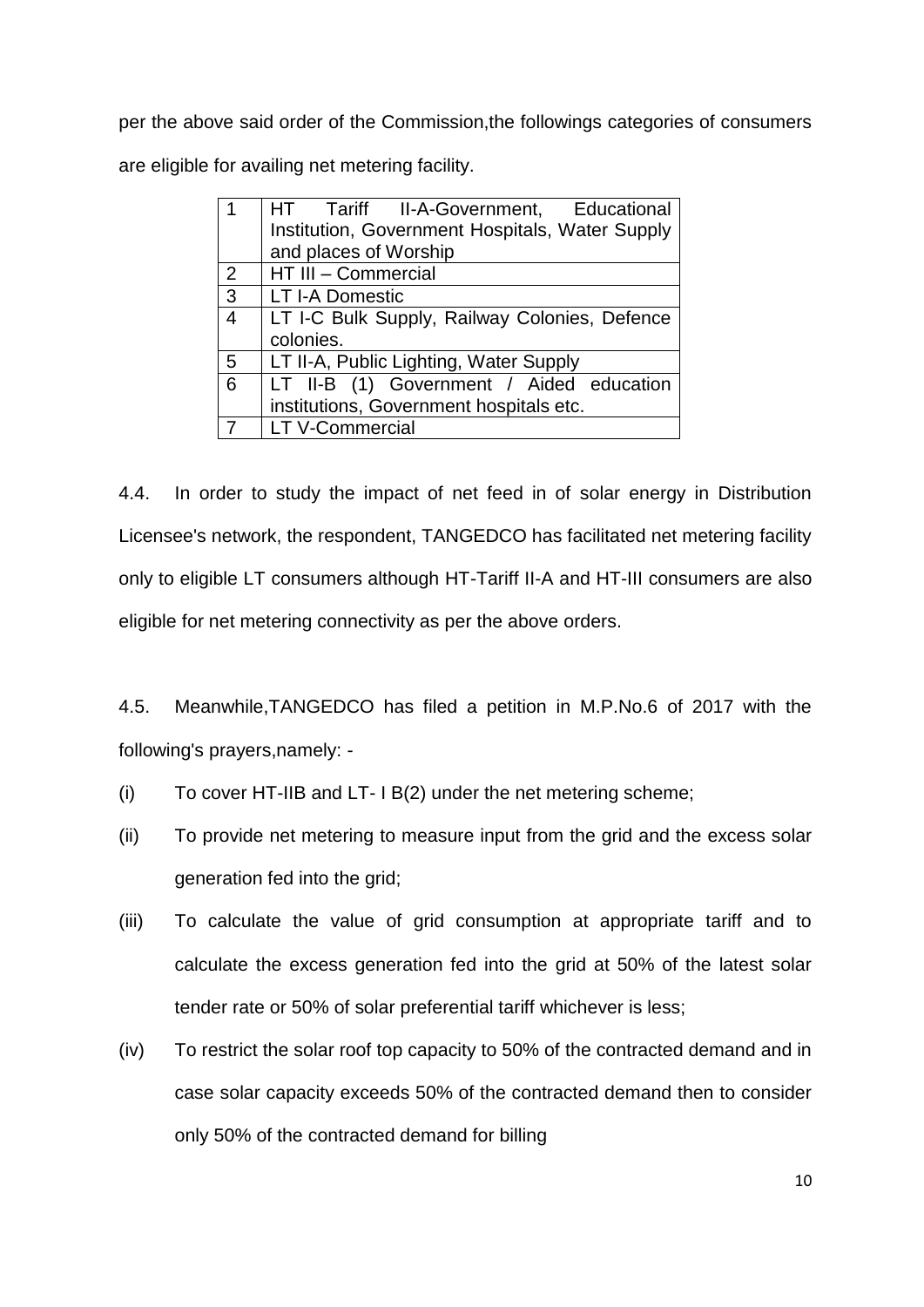- (v) To relax 90% cap imposed during particular settlement period;
- (vi) To apply the revised scheme of the existing LT/HT networking scheme;
- (vii) To cover HT IIA and HT III consumers availing parallel operation without net metering under the new accounting methodology;
- (viii) To cover HT lIB and LT IIB(2) consumers under the new accounting methodology;
- (ix) To specify the control period and settlement period as one year (financial year;
- (x) To install net meters to all net metering consumers and to levy appropriate tax.

4.6. Subsequently the Government of Tamil Nadu has announced the Tamil Nadu Solar Energy Policy 2019 on 04-02-2019. As per the above order instead of unit-tounit adjustment, generated energy/consumption will be adjusted on monetary basis and net feed-in of solar energy scheme will be available to all LT category of consumers. The surplus energy exported after consumption will be adjusted in terms of monetary value instead of unit to unit as followed in the existing system. There is no explanation in the new policy about the HT consumers under consumer category.

4.7. Since there exists a vacuum with respect to the HT roof top connectivity, in the TamilNadu Solar Energy Policy 2019 dated 04.02.2019, TANGEDCO started giving only parallel operation to the ROOF TOP solar in HT services and not extended Net Metering facility, so far. Further to get clarification in this regard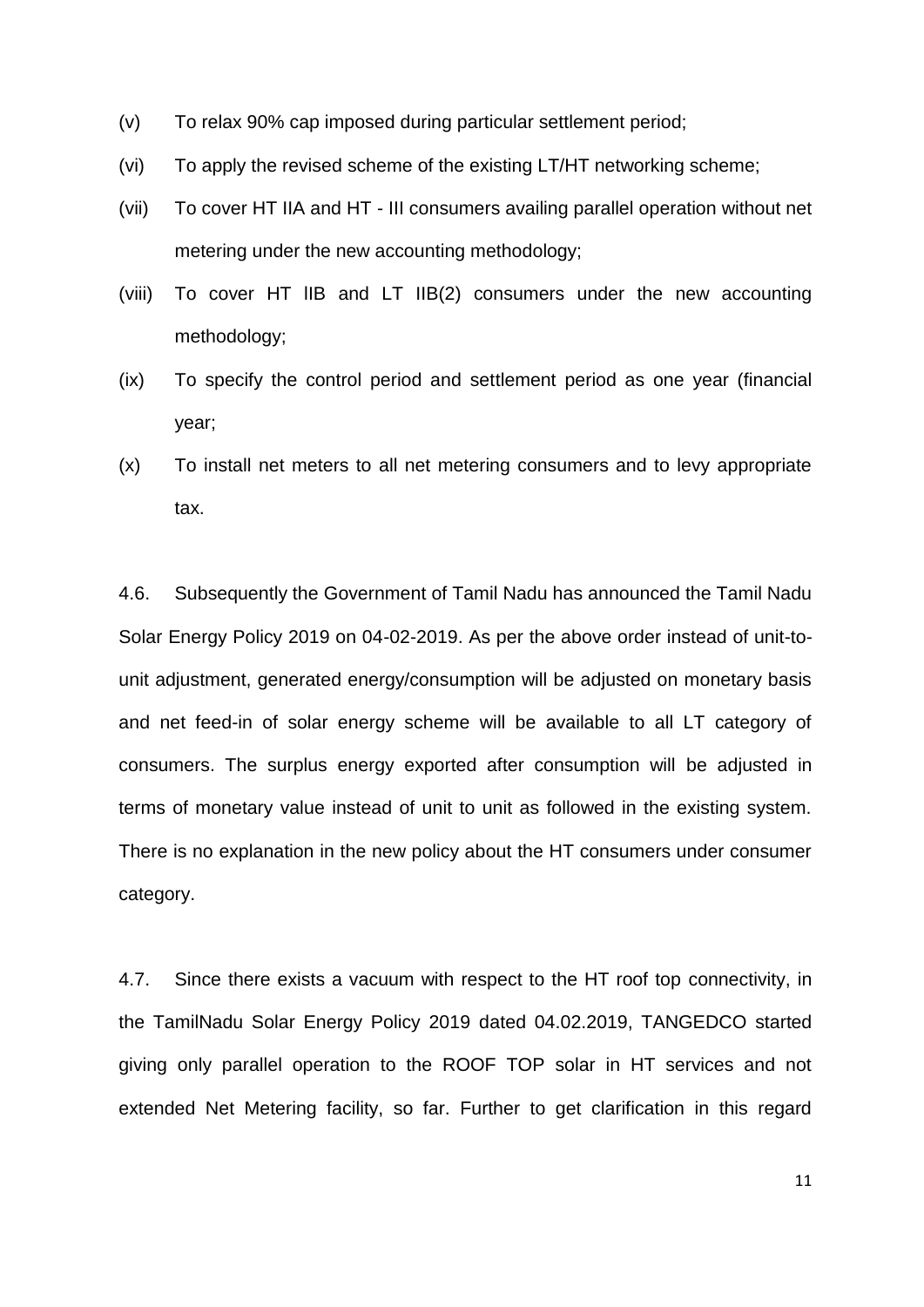TANGEDCO filed M.P.No.14 of 2021 praying for the revised procedure for Solar Roof Top facility to L T &HT consumers.

#### 4.8. The Commission vide in its order dated 29.06.2021 as follows:

*"Thiru.M.Gopinathan, Standing Counsel appeared for TANGEDCO and filed affidavit. Thiru.S.P.Parthasarathy, Advocate has submitted that despite the directions in the previous Daily Order, the TANGEDCO has not processed even a single application as per the existing provisions. The Commission in its Daily Order*  dated 23.03.2021 has specifically directed the petitioner to process the pending *applications in a time bound manner as per the existing order / procedure in this regard. Thereafter in the hearing held on 15-06-2021, Thiru.S.P.Parthasarathy, Advocate has brought to the notice of the Commission about inaction of the officials of TANGEDCO in not complying the earlier orders of the Commission. Commission also directed the TANGEDCO to comply with the orders of the Commission within 2 weeks i.e., before 29.06.2021 and observed that in the event of non-compliance, Commission would be constrained to impose Rs.500j- as fine for each day of*  default to be recovered from the CE/NCES of TANGEDCO. The Commission further *observed that it would recommend for recording of such lapses in the Service Register of the concerned officials with due information to Government of Tamil Nadu as well. Inspite of the above clear and categorical orders of this Commission on 23.03.2021, nothing had been done by the petitioner to comply the above orders of the Commission and hence Commission observed that the inaction of the petitioner warranted imposition of penalty as ordered on 15.06.2021. Thereupon, Thiru.SivalingaRajan, Chief Engineer / NCE5, appeared before the Commission on 29.06.2021 through Video Conferencing and submitted that he had discussed the*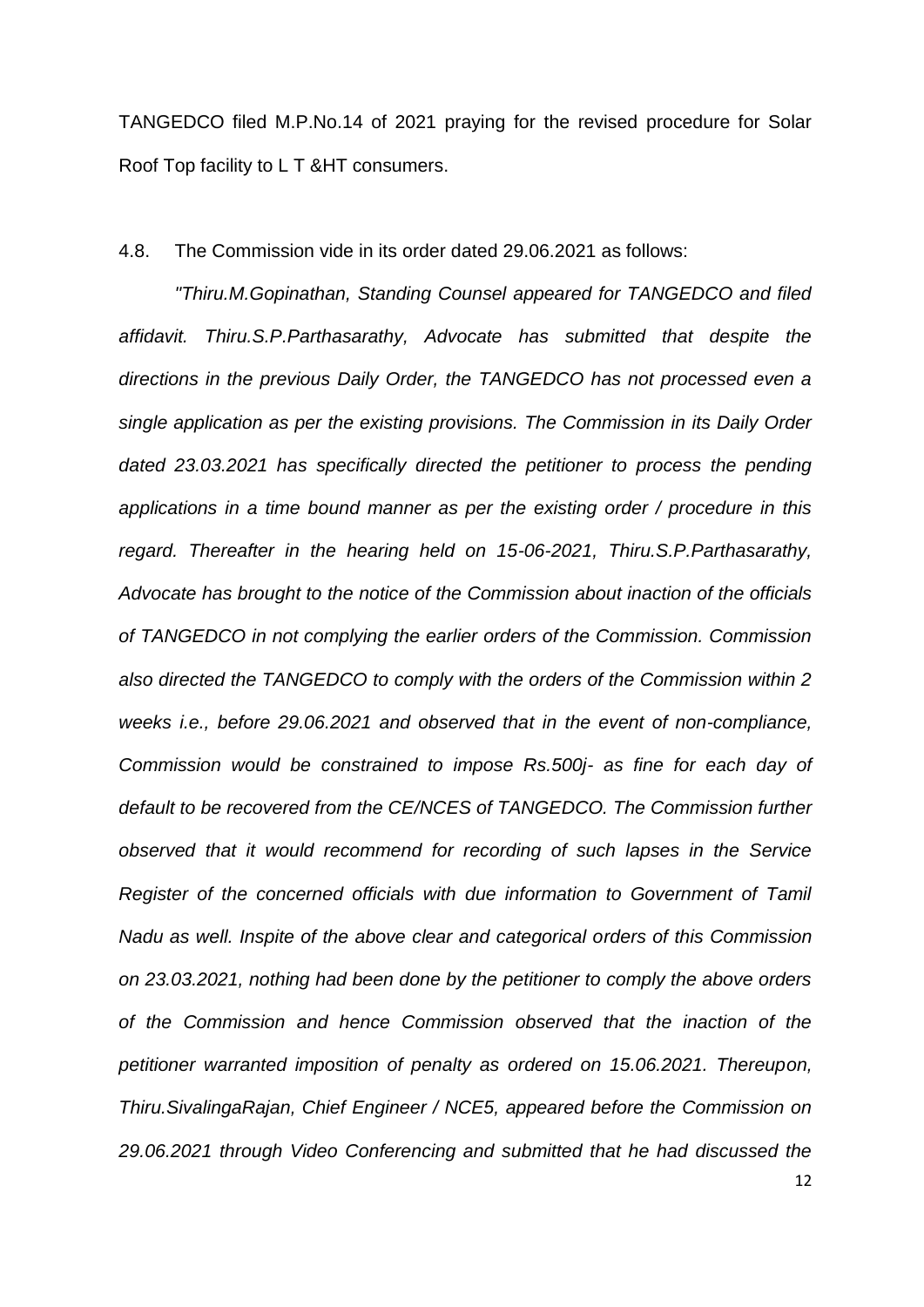*matter with the management of TANGEDCO and it was preferred to await the final orders of the Commission. He also submitted that there was no deliberate intention to disobey the orders of the Commission and also the Commission to give a direction to the effect that the applicants seeking connection shall furnish an undertaking to TANGEDCO that the effecting of service connection is subject to the final orders passed by this Commission in M. P. No. 14 of 2021 and in case of any due is to be paid as per the said final order to be issued by this Commission, they shall pay the same immediately. The Commission is of the view that the attitude of the petitioner warrants a proceeding under section 142 of the Electricity Act, 2003. However, the Commission, as a regulator, taking the interest of both sides passed the following order:-* 

*All the applicants whose applications for connections are pending as on date shall give an undertaking that they will abide by the final orders of the Commission to be passed in M.P.No.14 of 2021 and any amount is found to be due from them, they would pay the same immediately. On furnishing such undertaking, the petitioner shall process such applications and take action to energize their connections as per the existing procedure / provision. In case of any violation / non- compliance of this order, it will be viewed seriously and a fine of Rs.500/- will be imposed on the officials concerned for each day of delay from 29.06.2021till compliance. Registry is also directed to mark a copy of this order to CMD/TANGEDCO for appropriate action. The case is adjourned to 20.07.2021 for further hearing. "* 

4.9. Against the order dated 29.06.2021 of the Commission, TANGEDCO has filed a writ petition vide W.P.No.15532 of 2021 in the High Court of Judicature at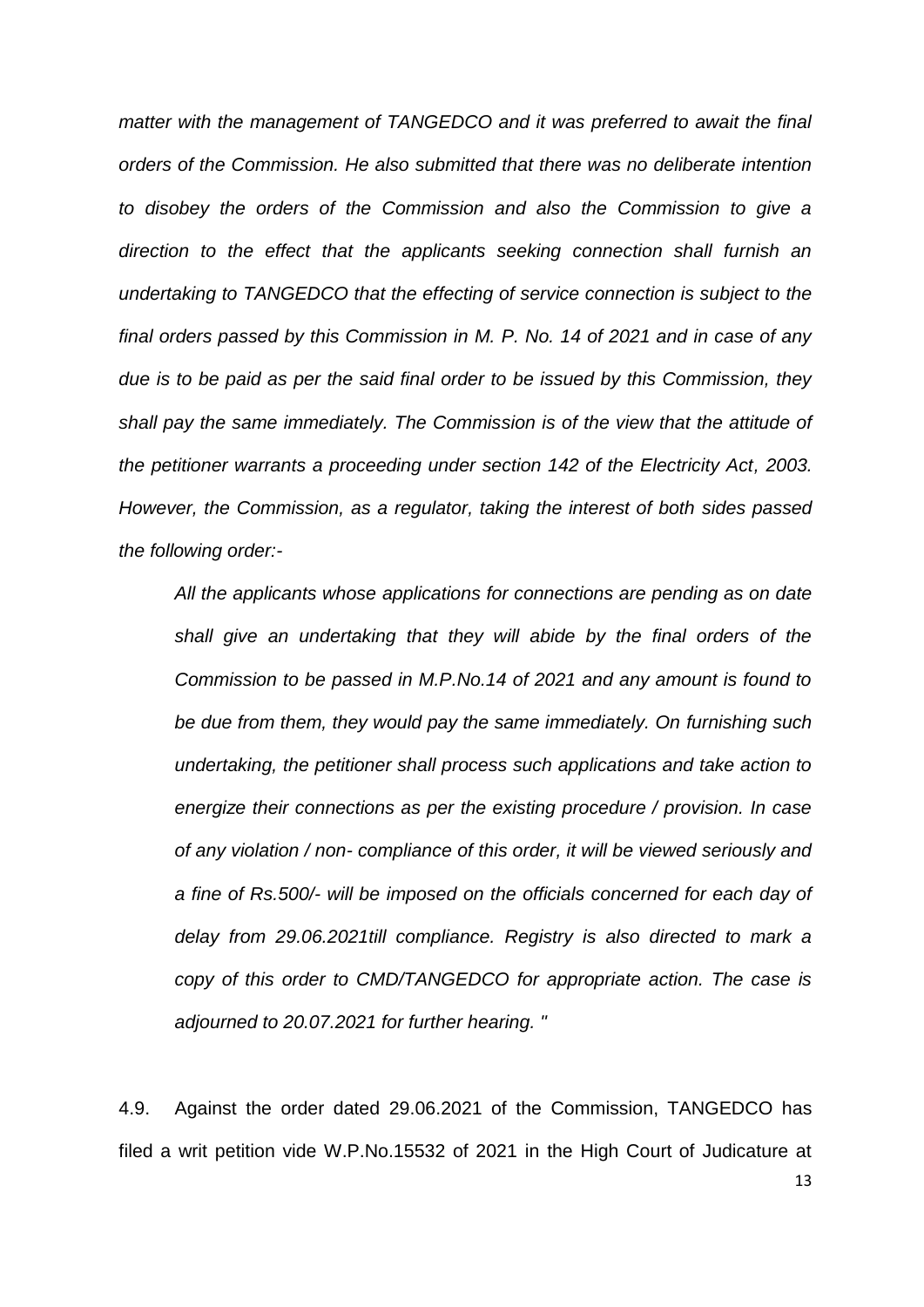Madras, " pray that this Hon'ble Court may issue Order or direction or Writ of Certiorarified Mandamus calling for the records pertaining to the issuance of the daily Order dated 29/06/2021 passed in M.P.No.14 of 2021 on the file of respondent and quash the same and further direct the Respondent to pass Orders on M.P.No.14 of 2021 on merits within the time stipulated by this Hon'ble Court.

4.10. The Hon'ble High Court of Madras vide order dated 16.06.2021 has directed as follows:

*"In view of the same, there shall be a direction to the respondent Commission to pass final order in MP.No.14 of 2021 with in a period of four weeks, i.e., on or before 13.09.2021 immediately after the order are passed by the commission, the petitioner will have to process the applications and energize the solar power plants. To ensure that the pending applications are properly considered and the power plants are energized, this wants to post this matter under the caption, for the orders passed by the respondent commission, further direction, if required will be issued by this court".* 

4.11. Based on the order of High Court of Madras, the Commission has issued Generic Tariff Order for Grid Interactive PV Solar Energy Generating System (GISS) Order No. 8 of 2021 dated 22-10-2021 and also the net meter facility has not been extended to all categories of LT & HT except only to Domestic category and by which the Commission is fully understanding the financial impact to TANGEDCO and not extended net metering facility to HT services in this order.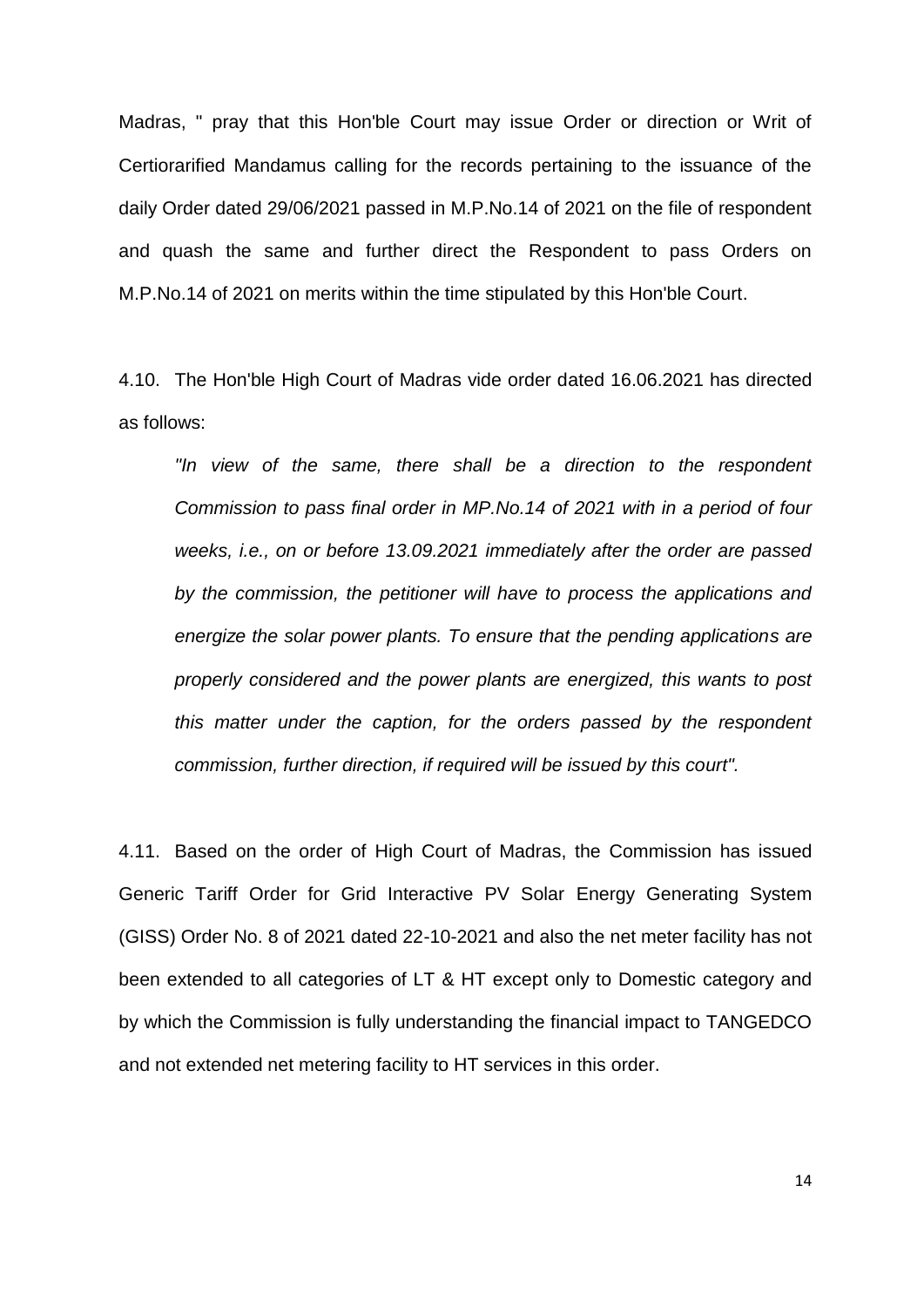4.12. TANGEDCO has been finalizing the working procedure for implementation this Generic Tariff Order for Grid Interactive PV Solar Energy Generating System (GISS) and shortly it will be implemented within 2 weeks.

4.13. TANGEDCO as on 30.11.2021 has 248 Nos of pending application received from HT consumers seeking connectivity to their Roof Top solar plants.

4.13. All these application are to be considered only based on the latest Generic Tariff Order for Grid Interactive PV Solar Energy Generating System (GISS) order of the Commission No. 8 of 2021 dated 22-10-2021 with Net feed in (or) Gross metering facility only.

4.14. If the order of the Commission dated 25.02.2020 is implemented and net metering given to the petitioner, it will result in discrimination from HT consumer without Net Metering facility, and also the other HT consumer who have applied extension to this order may also seek net metering facility which will impact the TANGEDCO financially.

4.15. TANGEDCO is not willingly disobeying the order of the commission Hence in view of the submission above and prays for direction to consider the application of the petition under new Generic Tariff Order for Grid Interactive PV Solar Energy Generating System (GISS) Order No. 8 of 2021 dated 22-10-2021 on par with the batch of 248 Nos HT roof Top application pending with TANGEDCO, and prays to dismiss the petition.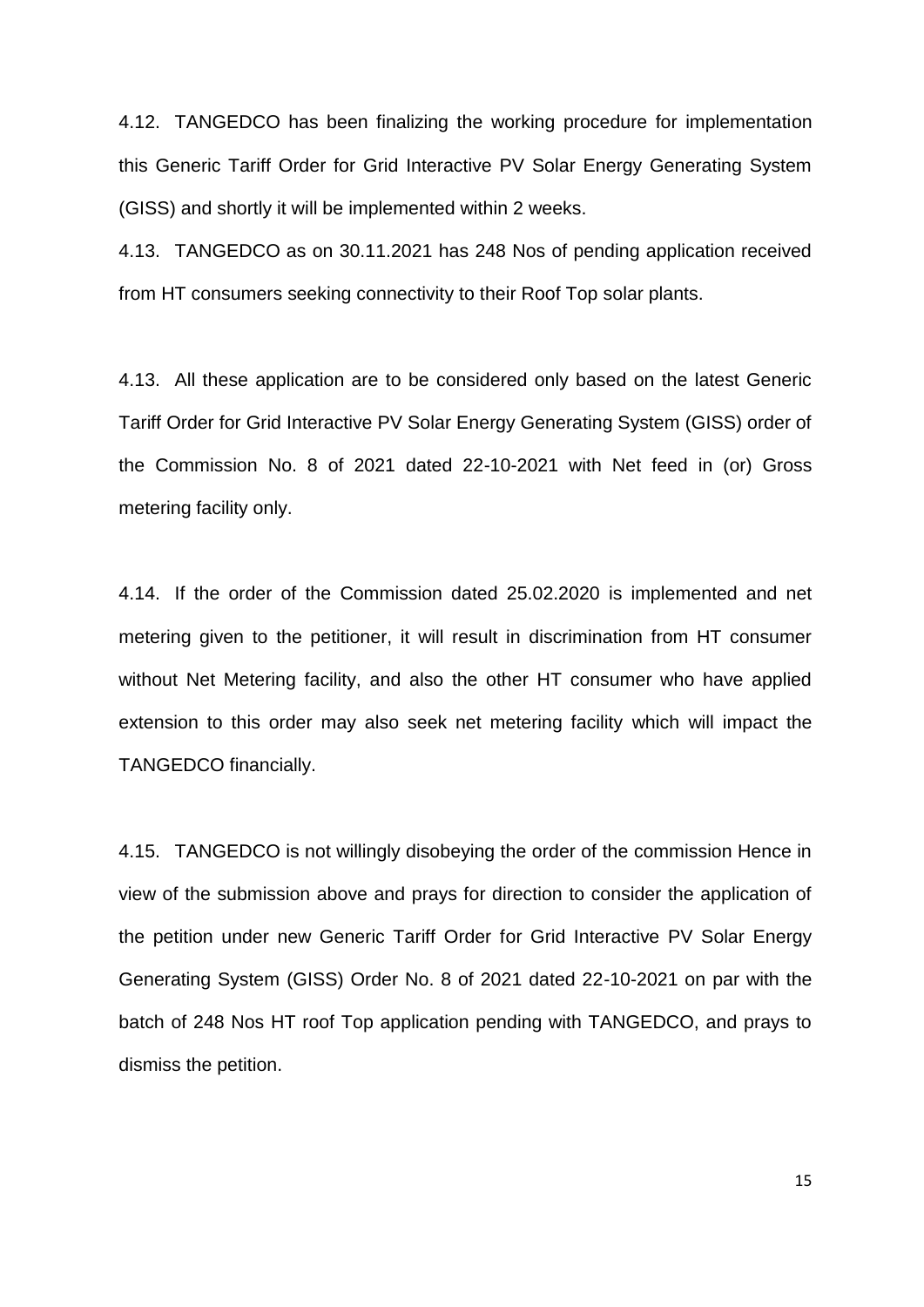4.16. The Commission vide in its order dated 15.06.2021 has specifically directed the TANGEDCO to process the pending applications in a time bound manner as per the existing order and also imposed penalty for not compliances.

4.17. Against the order dated 15.06.2021 of the Commission TANGEDCO filed a writ petition vide W.P.No.15532 of 2021 in the High Court of Judicature at Madras.

4.18. The Hon'ble High Court of Madras has directed the Commission to pass final order in M.P. No. 14 of 2021 within a period of four weeks, i.e. on or before 13-09- 2021 in its order dated 16-08-2021.

4.19. Based on the order of High Court of Madras, the Commission has issued Generic Tariff Order for Grid Interactive PV Solar Energy Generating System (GISS) Order No.8 of 2021 dated 22-10-2021. Also, Net meter facility has not been extended to all categories of LT &HT except only to Domestic category. The Commission is fully understanding the financial impact to TANGEDCO.

4.20. TANGEDCO has been finalizing the working procedure for implementation this Generic Tariff Order for Grid Interactive PV Solar Energy Generating System (GISS) sharing will be implementation within 2 weeks.

4.21. TANGEDCO has 248 Nos of pending application received from HT consumers seeking connectivity to their Roof Top solar plants from 22.09,2021.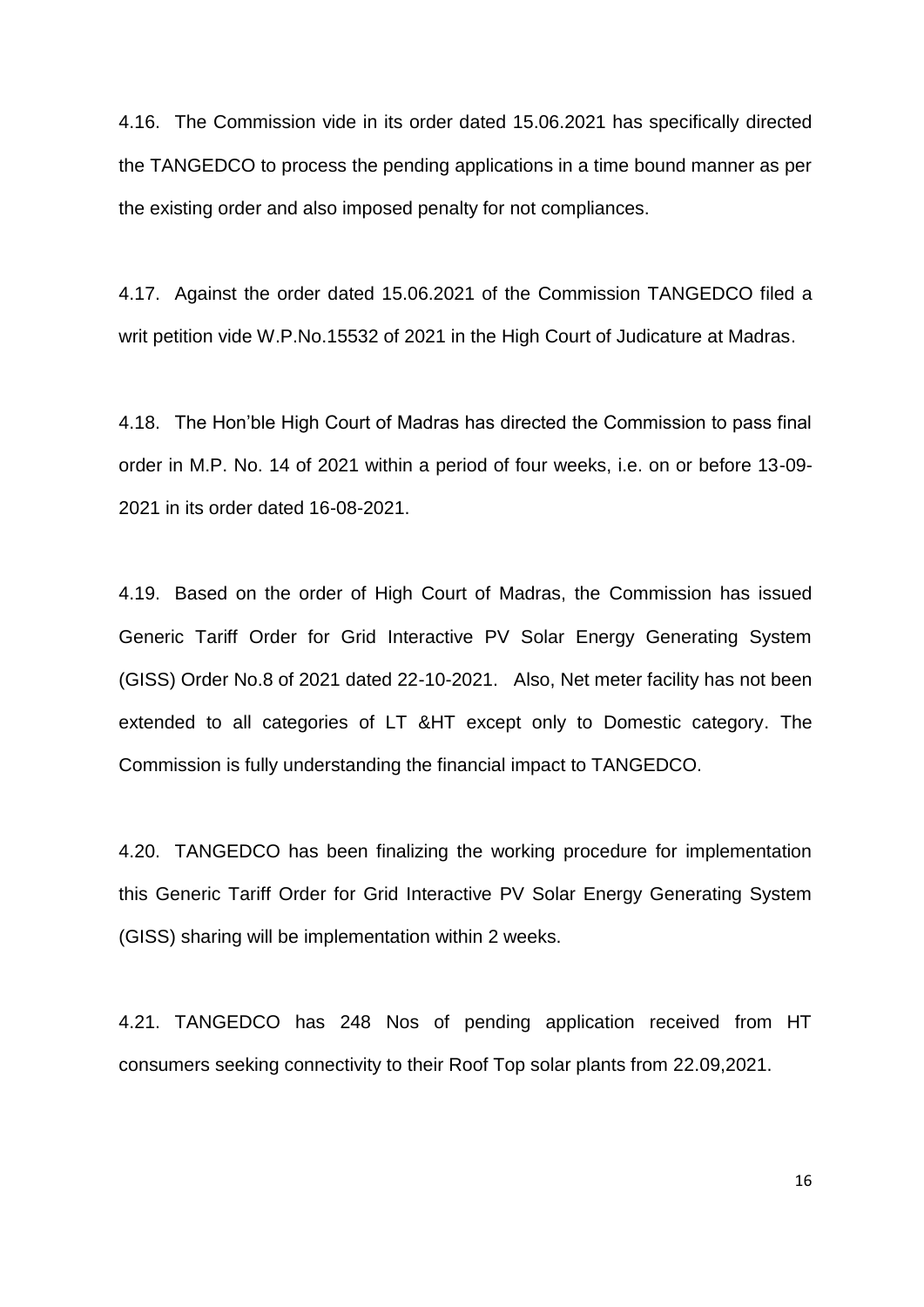4.22. All these applications are to be considered only based on the latest Generic Tariff Order for Grid Interactive PV Solar Energy Generating System (GISS) order of the Commission with Net feed in (or) Gross metering facility only.

4.23. If the order of the Commission dated 25.02.2020 is implemented and net metering given to the petitioner, it will result in discrimination between HT consumer without Net Metering facility and also the other HT consumer who have applied extension to this order may also seek net metering facility which will impact the financial position of TANGEDCO.

4.24. Hence in view of the submission above, TANGEDCO is not willingly disobeying the order of the commission and is praying for order to consider this petitioner's application and also under thenew Generic Tariff Order for Grid Interactive PV Solar Energy Generating System (GISS) Order No.8 of 2021 dated 22-10-2021 on part with the batch of 248 Nos HT roof Top application pending with TANGEDCO and pray to dismiss the petition.

#### **5. Rejoinder filed on behalf of the Petitioner:-**

5.1. The respondents have diluted the prayer sought by us in the present petition and filed this counter affidavit dated 07.12.2021 by totally diverting the material facts and also by misrepresenting the facts and events which are much important for deciding the issue on hand. The respondent has no say at all in the prayers sought by us as per the directions issued by the Commission by its order dated 25.02.2020 on MP No.19/2018.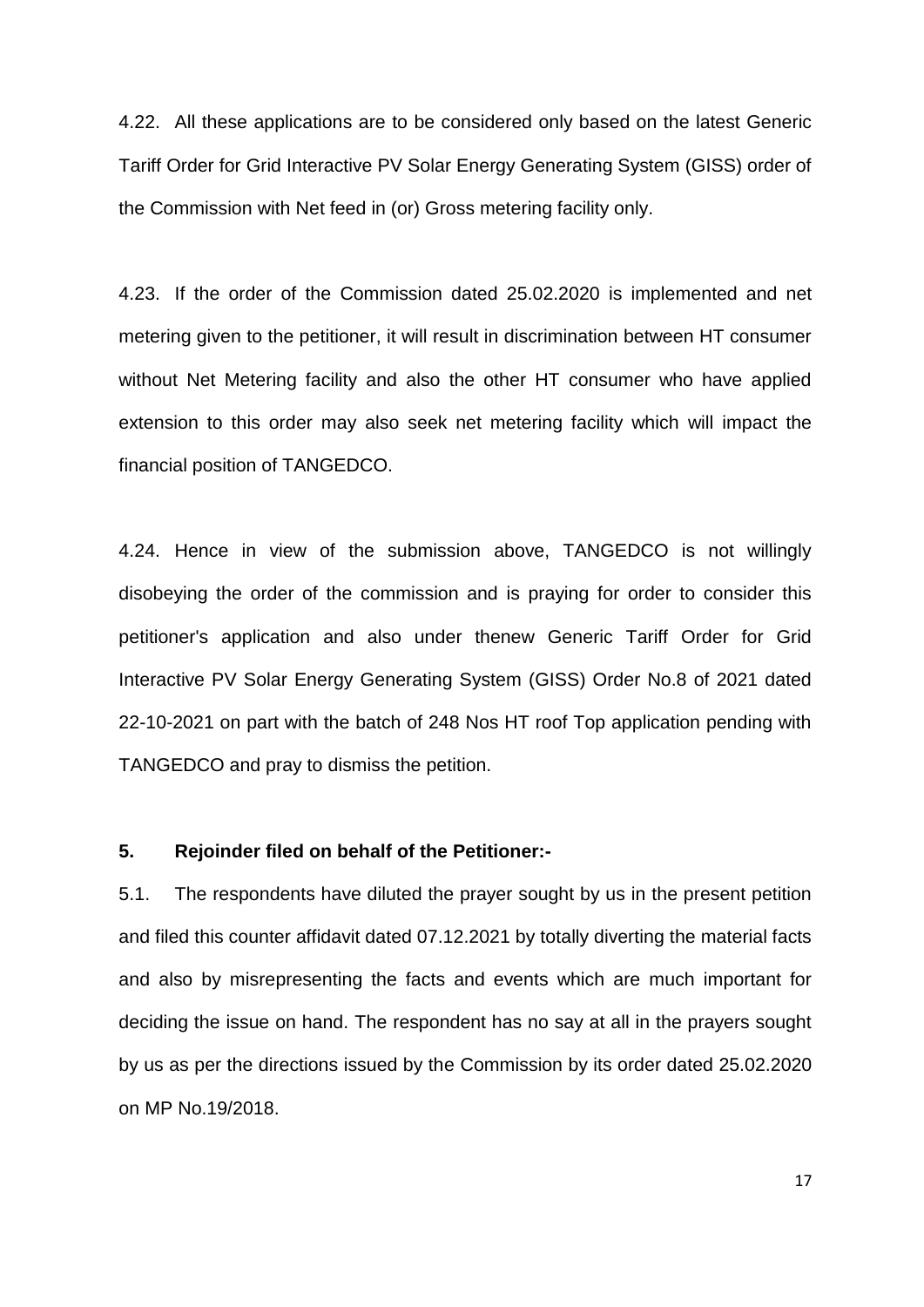5.2. After going through all the facts and submission, the Commission vide para 8 of the findings had stated that "As M/s. Southern Railway has filed the petition before the Commission and hearings were also held before the issue of New Tamil Nadu Government Policy 2019 the Commission directs TANGEDCO to provide LT and HT metering connectivity to M/s. Southern Railway as per TNERC Order No.3 of 2013 dated 13.11.2013 for the above 4 MW only. All other future cases shall be as per the available orders of TNERC from time to time."

5.3. The respondent is desperate in finding new orders and policies to deny netmetering to Railways, which is nothing but a clear case of Non-compliance of the said order dated 25.02.2020. The respondent is fully aware and treated the case of Railways under MP 19 of 2018 as an isolated one from MP No. 14 of 2021 (which was under hearing on dates 23.03.2021,15.06.2021,29.06.2021, 20.07.2021,03.08.2021,17.08.2021 & 14.09.2021) by submitting a Revision Petition No.2 of 2021 before the Commission simultaneously, which was not admitted vide daily order dated 13.07.2021. As such, MP No. 14 of 2021 is not relevant to subject case as contended.

5.4. The counter affidavit is raising the financial implication arising out of prospective seekers of net-metering while the order had clearly spelt out that All other future cases shall be as per the available orders of TNERC from time to time. So, without any ground, the respondent is trying all sorts of alibi to substantiate its Non-compliance.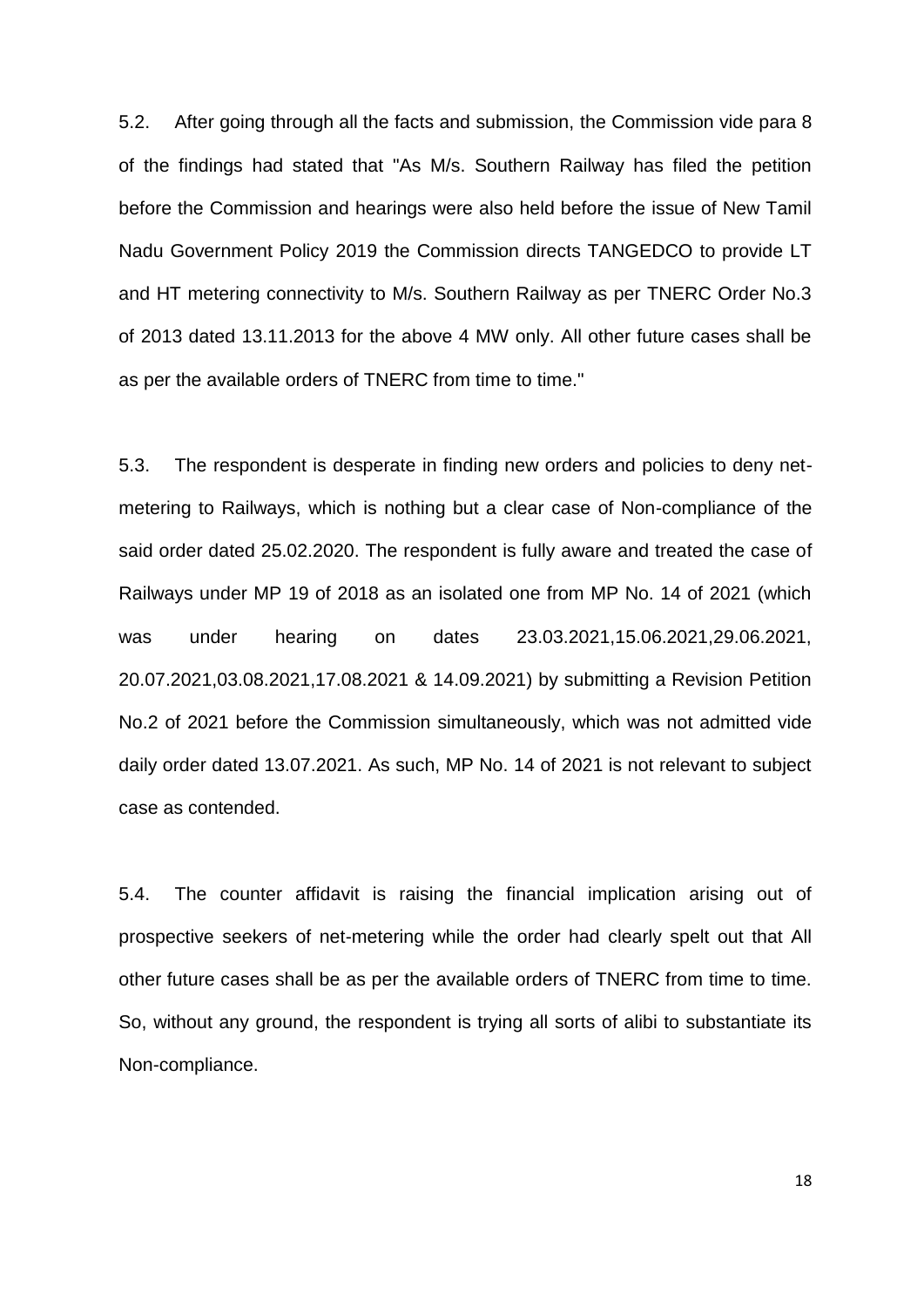5.5. Therefore, viewed in any angle, the respondent is practicing willful disobedience of the Commission's order through Non-compliance. It is prayed that the Commission may pass an appropriate order with direction to respondents for implementation of Commission's Order on MP 19 of 2018 in letter and spirit in time bound manner and thereby extend net metering facility for all requested locations within Tamil Nadu vide NOC application dated 10.03.2021 under Solar Rooftop project for Four MWp project, which is being executed by Southern Railway and thus render justice, to avoid further loss, avoid taking precious time of the Commission just to deny Net-metering in a genuine isolated, concluded case. The Commission is also request to punish the respondent with appropriate penalty, as a deterrent, to desist the present and future incumbents in Non-compliance of the Commission's orders without ground.

## **6. Written Arguments filed by the Petitioner:-**

6.1. The Petitioner humbly submits that M.P No. 43 of 2021 was filed under Section 142 of Electricity Act, 2003 for Non-compliance of the order of the Commission dated 25.02.2020 "Extending the net metering facility for solar projects connected under HT IIA and HT III tariff category consumers in Tamil Nadu" as per TNERC order No.3 of 2013 dated 13.11.13".

6.2. Though the orders were passed on 25.02.2020, the respondent has failed to comply with the directions of Court for providing LT and HT metering connectivity to M/s Southern Railway as per TNERC order no 3 of 2013 dated 13.11.2013 for the above 4 MW. On the otherhand, the respondent herein filed review petition in R.P.No.2 of 2021 before the Commission, after a period of 1 year. The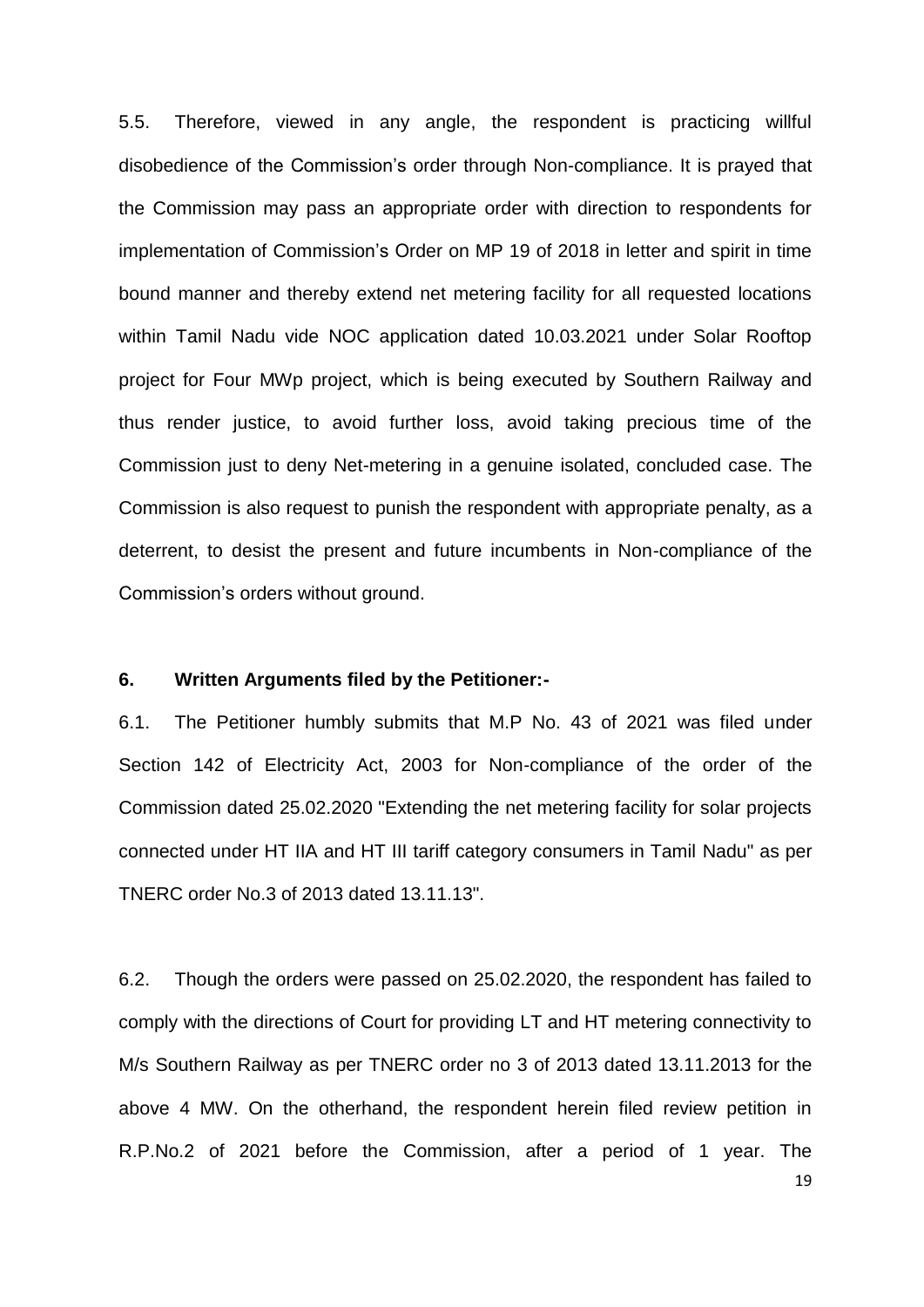Hon'bleCommission was pleased to pass an order on 13.07.2021 in the Review petition. The above petition was notallowed by the Commission. A letter addressed to CE/NEES/TANGEDCO dated 10.03.2021 along with necessary enclosures was also submitted for issue of No Objection Certificate for all locations under said 4 MWp project. CMD/TANGEDCO & TANTRANSCO and CE/NCES was requested by Southern Railway to implement the Commission's order vide letters dated 01.03.2021, 24.06.2021, 13.07.2021, 15.07.2021 but no response till date.

6.3. Even after dismissal of Review Petition on 13.07.2021, till date, the Respondent failed to comply with the direction of theCommission. It is nothing but willful disobedience. Hence, the respondent is liable for penalty to the extent of Rs.1.00 lakh as per section 142 of the Electricity Act, 2003.

6.4. The following factors to be taken note of for imposing penalty on the Respondent herein. In order to get unfair advantage, the Respondent intentionally failed to comply with the direction of the Commission. Moreover, the Respondent herein did not prefer any appeal against the order of the Commission. Hence the order of the Commission is final and binding on the Respondent in all respect.

6.5. The Respondent filed their counter in the above M.P No. 43 of 2021 and raised flimsy defence relied on order passed by the Tribunal in GISS Order No.8 of 2021 dated 22.10.2021. The aforesaid order passed by the Tribunal is not at all applicable to the case in hand.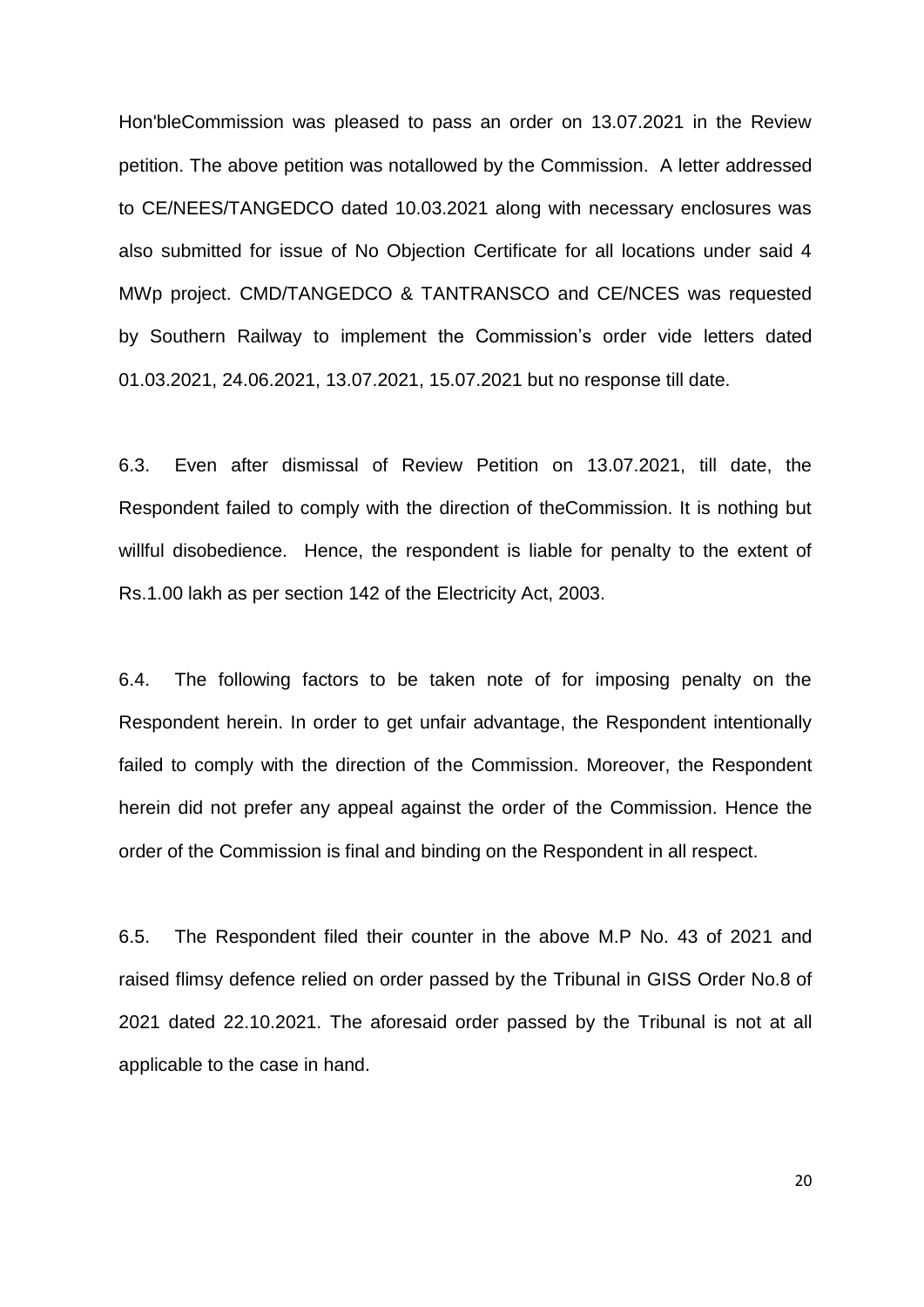6.6. The order passed by the Tribunal in M.P No. 19 of 2018 dated 25.02.2020 is clear in respect of Tamil Nadu Solar Energy Policy, 2019 that the policy was not applicable to the Petitioner's case. The findings in this regard were specifically given in the operating portion of the order at Page.22 (Last paragraph). Even after the clear findings given by this Tribunal, the Respondent referred the Solar Energy Policy of Tamil Nadu 2019 once again in their counter as defence for noncompliance.

6.7. The operating portion of the order in M.P No. 19 of 2018 dated 25.02.2020 which read as follows:-

*"As M/s Southern Railway has filed the petition before the Commission and hearings were also before the issue of New Tamil Nadu Government Policy 2019 the Commission directs TANGEDCO to provide LT and HT metering connectivity to M/s. Southern Railway as per TNERC Order No.3 of 2013 dated 13.11.2013 for the above 4 MW only. All other future cases shall be as per the available orders ofTNERC from time to time. If, LT/HT net meters are not available with TANGEDCO M/s Southern Railway may be permitted to procure LT IHT net meters as per TANGEDCO specifications."* 

6.8. It is clear from the above order "All other future cases shall be as per the available orders of the TNERC from time to time". Hence the Respondent cannot rely on the order passed in GISS Order No 8 of 2021 dated 22.10.2021 which is not at all applicable to the Petitioner's case. The Respondent cannot take advantage of order passed in GISS Order No 8 of 2021 dated 22.10.2021. Moreover the said order is having prospective effect and the same was specifically stated at para 14.0.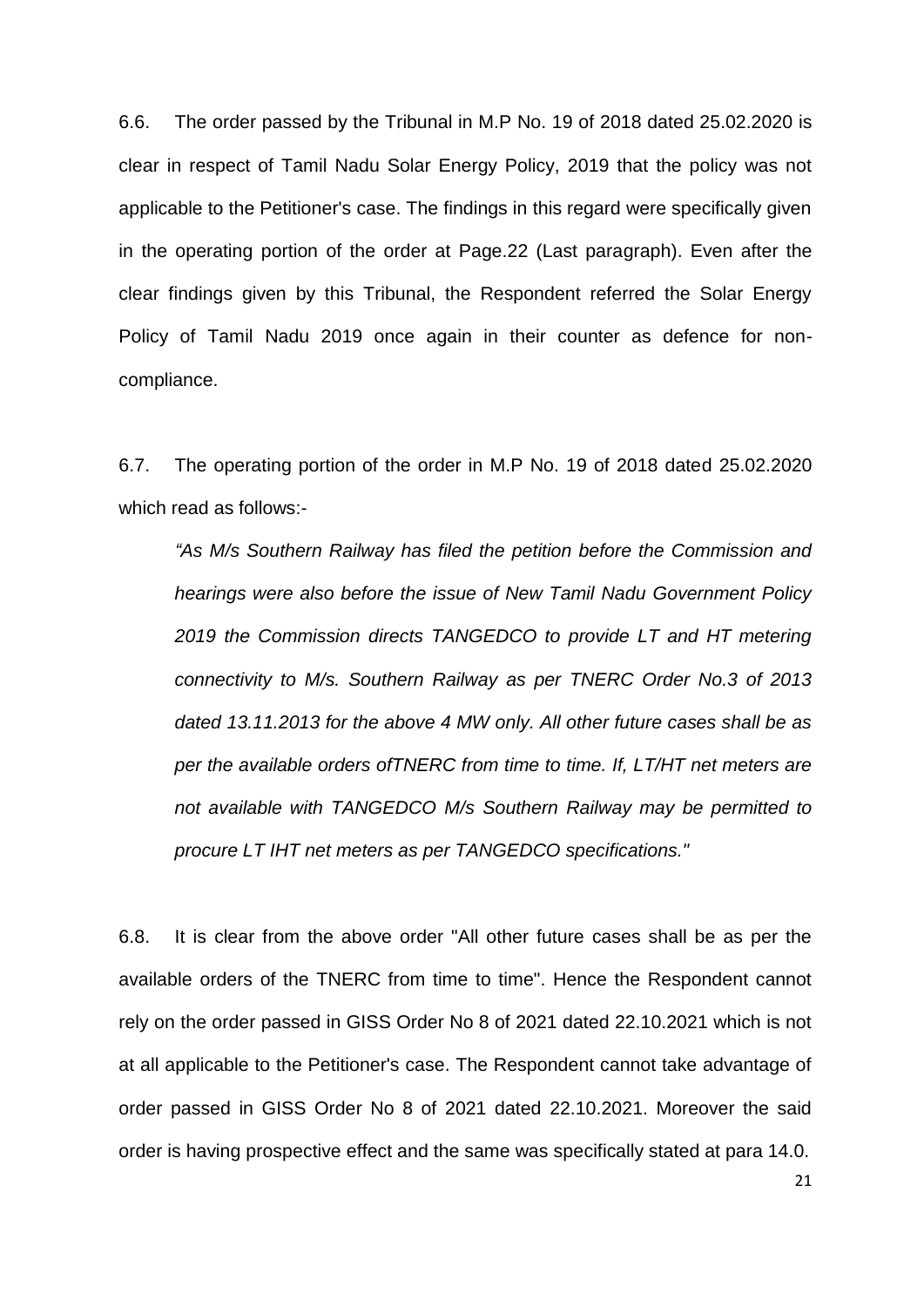6.9. The Respondent cannot rely on GISS Order No 8 of 2021 dated 22.10.2021 to their rescue for non-compliance of order dated 25.02.2020 passed in M.P No. 19 of 2018.

6.10. The Respondent has no valid defence. The counter filed by them deserve to be rejected as the averments are not maintainable and it is quite contrary to the order dated 25.02.2020 passed in M.P No. 19 of 2018. The Respondent simply reproduced the order of the Tribunal in M.P No. 14 of 2021 and W.P order and repeated the averments madein para 13 to 20 in para 21 to 26 also. It reflects that the Respondent has no defence on merits. The averments regarding financial impact on TANGEDCO is equally applicable to petitioner also, since the Respondent is one of the largest consumer paying crores of Rupees as electricity charges for consumption of millions of units from TANGEDCO every year. To put an end to the financial loss to the Petitioner it is essential to promote solar energy generation. The Respondent intentionally failed to comply with the order of the Tribunal with the malafide intention to cause financial loss to the Petitioner thereby they want to unjustly enrich themselves from the Petitioner.

#### **7. Findings of the Commission:-**

We heard both parties and perused materials and documents.

7.1. The prayer of the petitioner Railways is to direct the TANGEDCO to permit provision of net metering for 22 locations of total capacity 4MW in aggregate as already ordered by this Commission on 25.02.2020 and to punishthe respondent Licensee for non-compliance of the said Commission's order.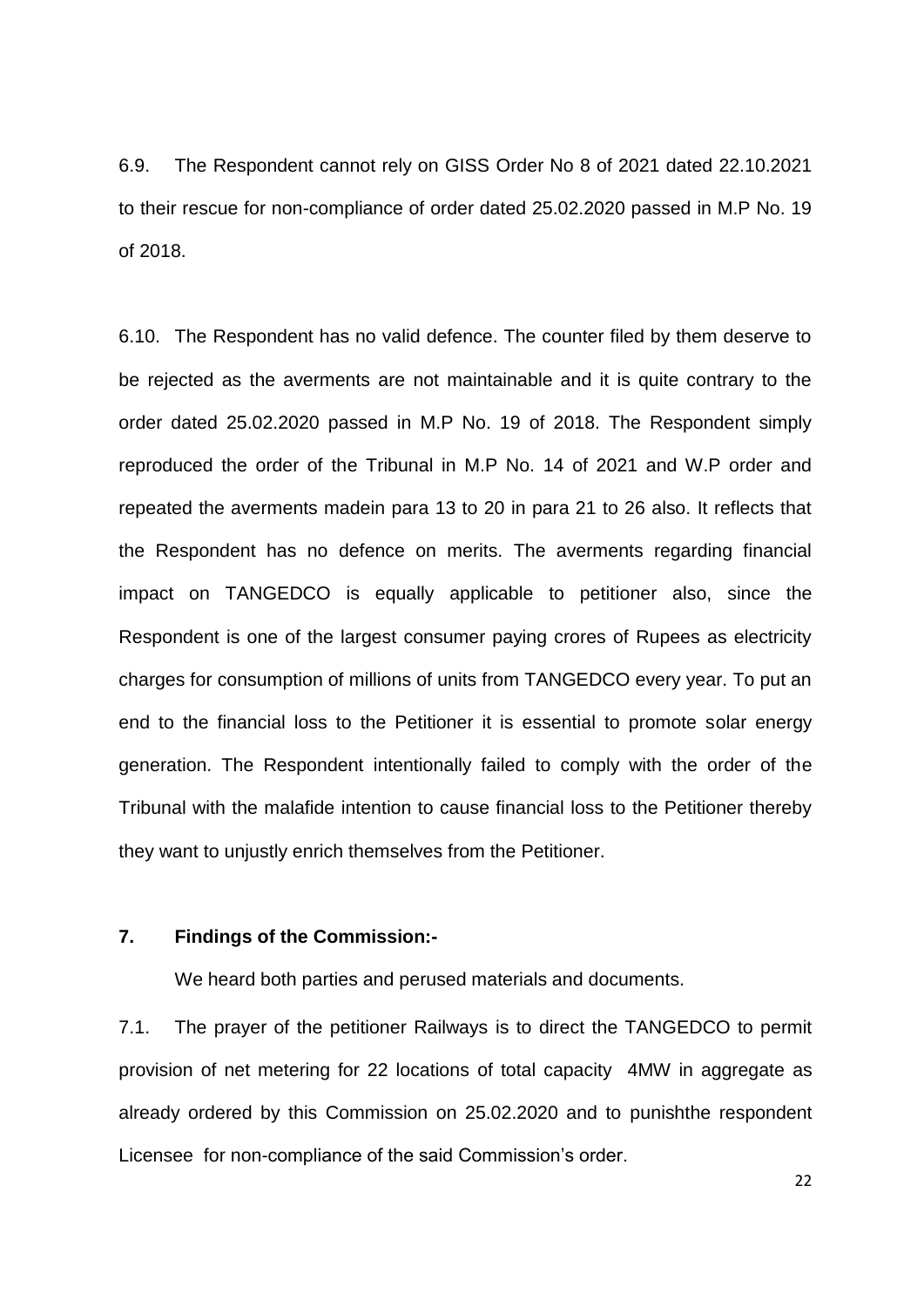7.2. The respondent in their submission contend that the relevant application of the petitioner seeking net metering for 22 locations with the said capacity had to be considered along with the pending applications for roof top plants of other HT consumers of various categories in accordance with the latest Commission's Tariff Order No.8 dated 22.10.21 for Grid Interactive PV solar Energy Generating System (GISS) on the ground that if the order of the Commission dated 25.02.2020 implemented granting net metering facility to the petitioner, it would result in discrimination between HT consumers and thereby financial implications.

7.3. Before proceeding to deal with the merit of the case, it needs to be made clear at the outset that unless an order of the judicial forum is challenged before the appellate form in the manner as provided in law, the order remains final and binding on the parties concerned. The order passed by this Commission in the M.P.19 of 2018 granting net metering to petitioner for a total capacity of not exceeding 4 MWp Roof top solar projects of 22 locations has neither been implemented nor challenged till date. The Review Petition filed by the Respondent before this Commission was not admitted either.

That said, we proceed to analyze if the grounds and reasons relied by the respondents to have not implemented the Commission's order carry legal substance and merits.

7.4. The Government of Tamil Nadu had originally issued the solar policy vide G.O.121 dt 19.10.12 with a target of achieving 3000 MW by 2015. Based on the policy directive, the Commission issued order on *"LT Connectivity and net metering"* in Order no.3 of 2013 dated 13.11.13.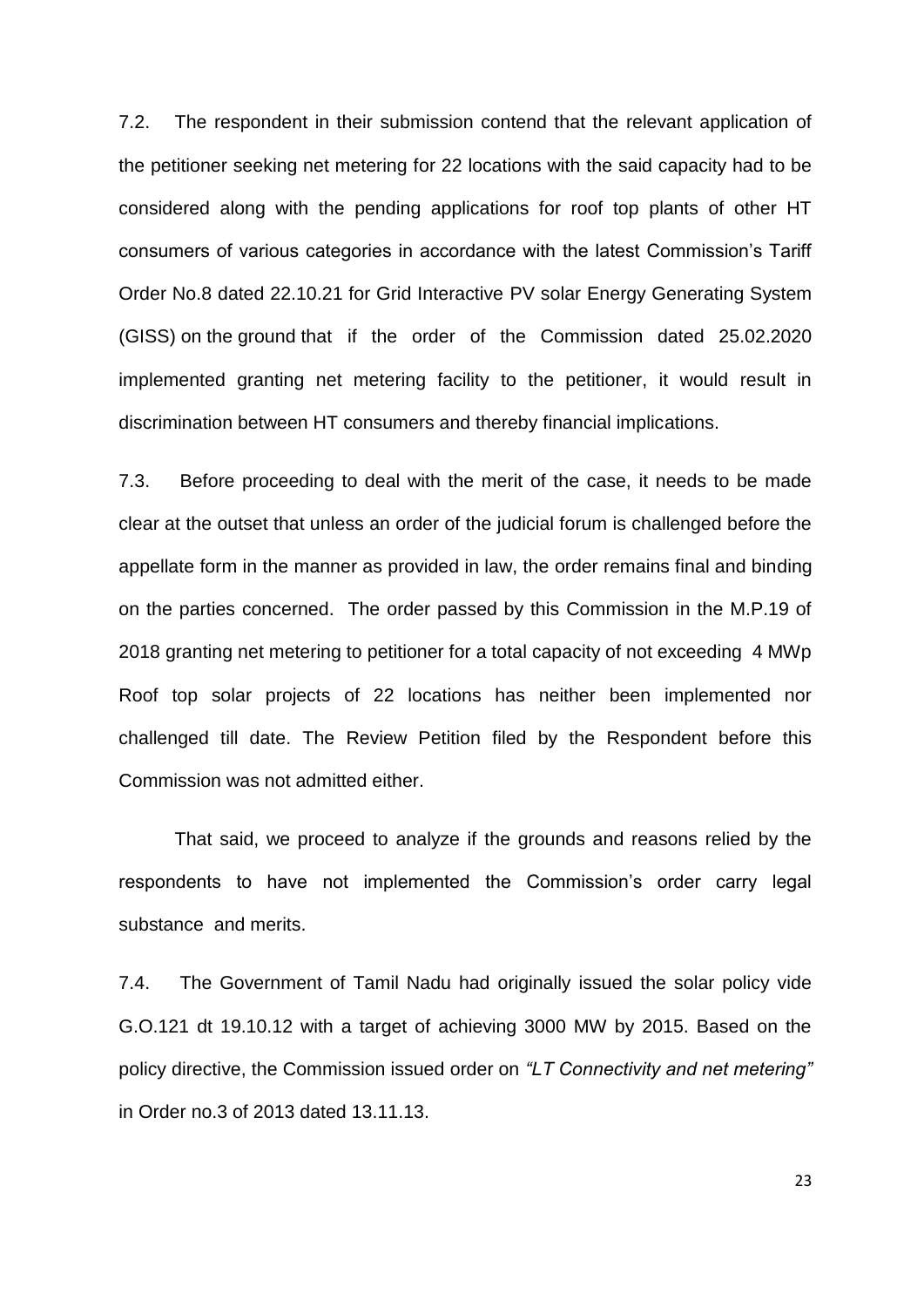7.5. Subsequently the Government of Tamil Nadu announced the Tamil Nadu Solar Energy Policy 2019 on 04.02.19 with feed–in mechanism of metering and billing.

7.6. In the meanwhile, the petitioner filed M.P.No.19 of 2018 to this Commission when the aforesaid Tamil Nadu Solar Energy Policy 2012 and Commission's Order No.3 of 2013 dated 13.11.2013 were in force, praying to permit net metering to the Roof top solar plants for their 22 numbers Service Connections located at various parts of the State, the total capacity of which not exceeding 4MW.

During the course of hearing of this M.P.No. 19 of 2018, the new Solar Policy of the Government 2019 was notified. To be precise, before the Government of Tamil Nadu announced the New Solar Policy 2019 on 04.02.19, the petition filed by the Railways had been heard on 16.11.18 and 31.01.19 with the final hearing culminated on 15.10.19.

7.7 Taking in to consideration of all the above developments in every stage, the Commission passed the order in M.P.No.19 of 2018 with clear explanation of facts and circumstances in the order itself. The Petition having been filed by Railways in 2018 before the notification of new Solar Policy in 2019 and order passed by this Commission accordingly, the new Solar Policy of 2019 cannot be mixed retrospectively as an influencing factor of the defense of the Respondent Licensee for non-implementation of the said order.

7.8. Further the reason put forth by the respondent to have waited for the outcome of the M.P.14 of 2021 filed by them before this Commission, for not implementing the orders of the Commission in M.P.19 of 2018 lacks merit as the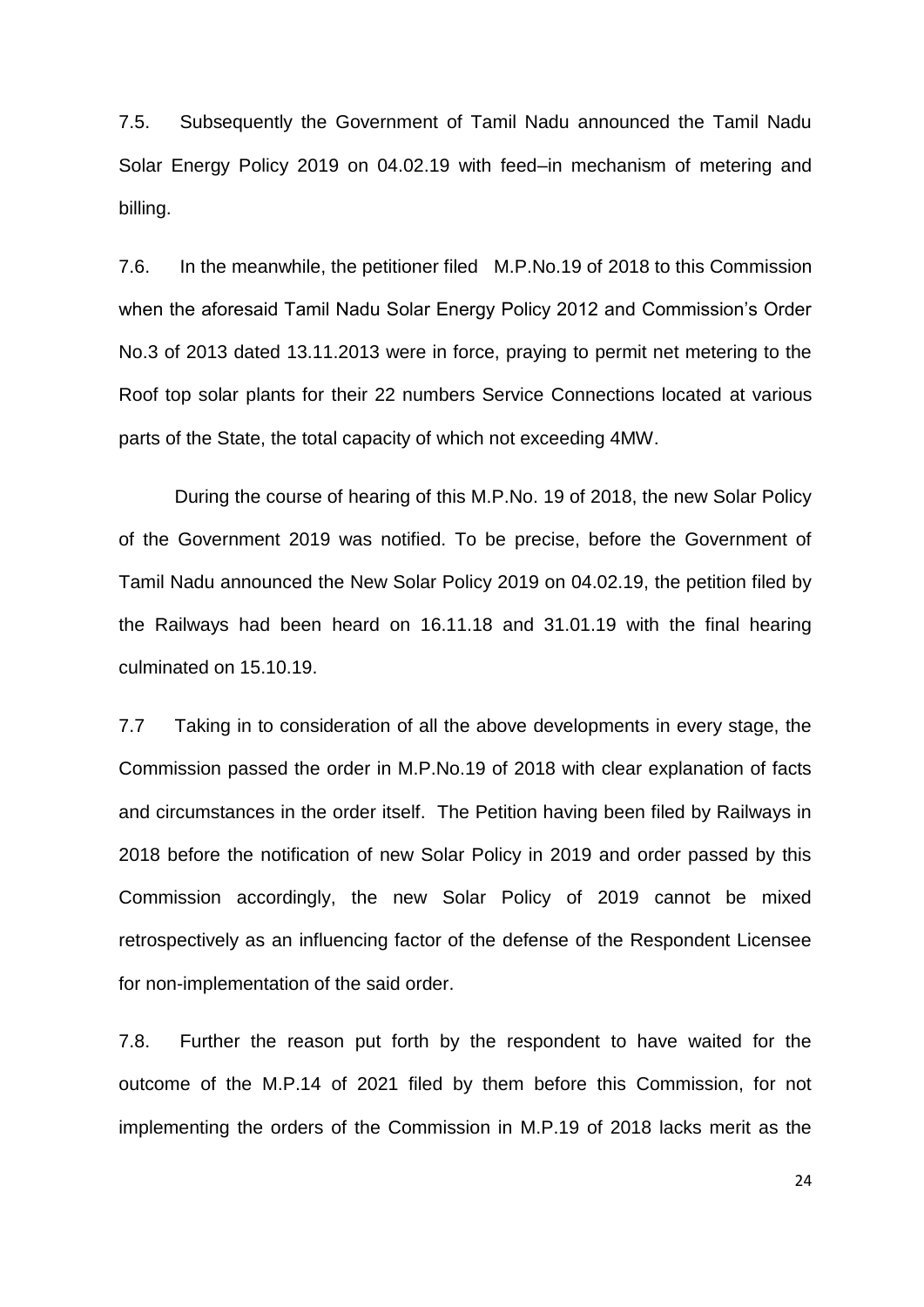subject petitions deal with two different perspectives. While M.P.19 of 2018 was a case of isolated consideration limited to particular set of locations of particular load dealt with Solar Policy of 2012, M.P 14 of 2021 filed by the Respondent Licensee was a case with broad consideration of applicability of net metering/Net feed-in/ Gross metering for entire categories of consumers of various levels of loads and voltages.

The above distinction was already made clear in Para 8 of this Commission order in M.P. No19 of 2018 as

*"As M/s. Southern Railway has filed the petition before the Commission and hearings were also held before the issue of New Tamil Nadu Government Policy 2019 the Commission directs TANGEDCO to provide LT and HT metering connectivity to M/s. Southern Railway as per TNERC Order No.3 of 2013 dated 13.11.2013 for the above 4 MW only. All other future cases shall be as per the available orders of TNERC from time to time "*

7.9. Consequent to the development of framing TNERC (Grid Interactive Solar PV Energy Generating Systems) Regulations, 2021 with policy directives and implementation guidelines and issue of Generic tariff order for Grid Interactive PV Solar Energy Generating System (GISS) – Order No. 8 of 2021 dated 22-10-2021, the Commission disposed the M.P.14 as follows:

*"Determination of generic tariff along with operational mechanism and billing methodology have been evolved by the Commission for netmetering, net-billing and gross metering of solar power and notified vide generic tariff order for Grid Interactive PV Solar Energy Generating System (GISS) – Order No. 8 of 2021 dated 22-10-2021.*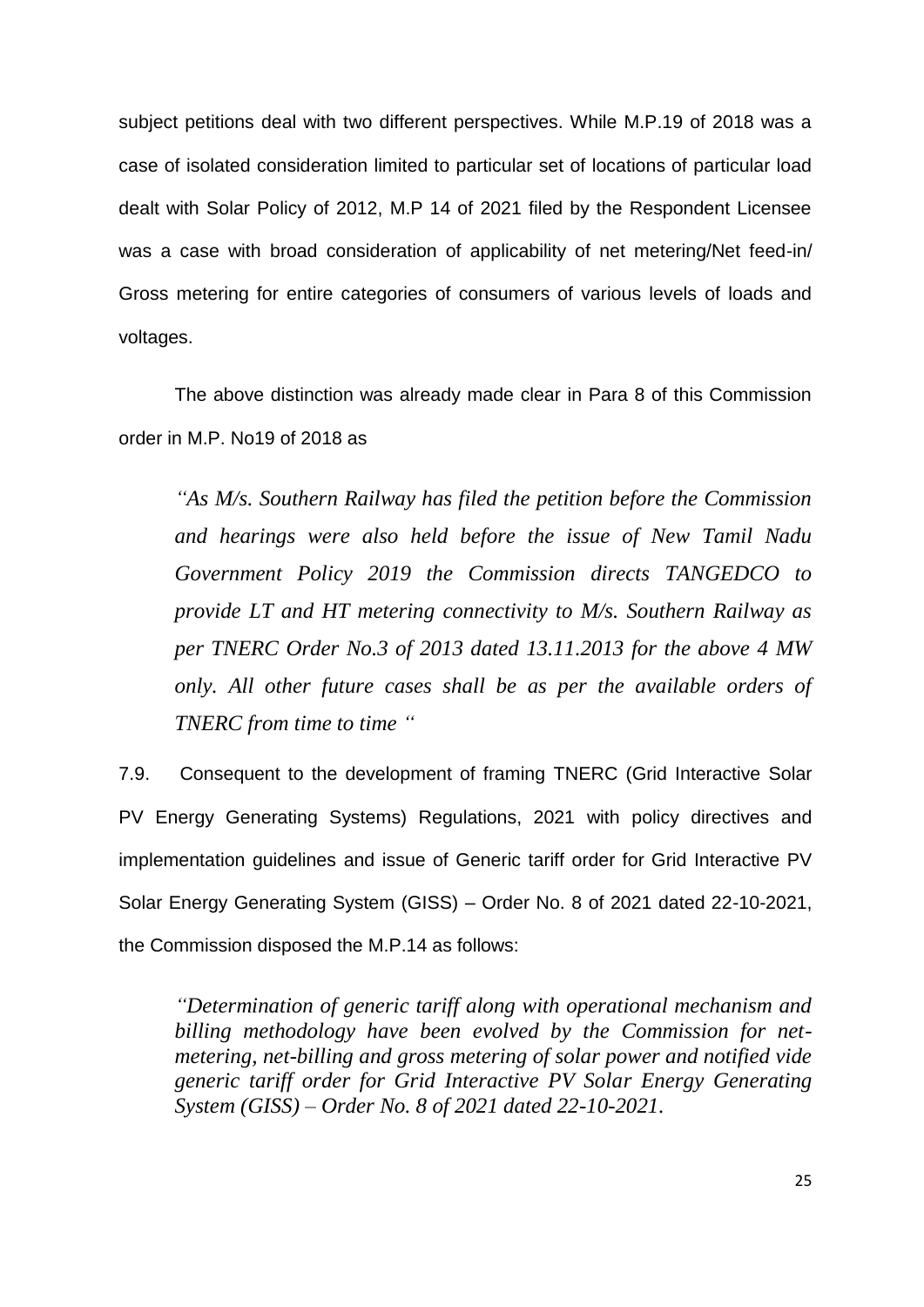*7.2. TNERC (Grid Interactive Solar PV Energy Generating Systems) Regulations, 2021 have been framed by the Commission and notified in line with the Electricity (Rights of Consumers) Rules, 2020 as amended. It also entails various provisions of the Generic Order No. 8 of 2021 for implementation of tariff so fixed and all the procedures involved therein.* 

*7.3. In view of the fact that the said tariff order and regulations collectively addresses all the issues raised by the petitioner Licensee, no adjudication in any manner, is required further thus rendering the petition as infructuous.* 

*Accordingly the petition is disposed of as infructuous"*

7.10. The above disposal made no reference to M.P.No.19 of 2018. Neither this disposal has legal bearing nor cause operational impediments to implement the order passed in this M.P.No.19.

7.11. The apprehension of the Respondent that implementation of order in M.P.No.19 would impact the financial position of the TANGEDCO is already well answered in the Commission's Generic Tariff Order No.8 of 2021 in two ways of limiting the eligibility of net metering only to domestic category and entailing the network charges for the entire units generated in net metering and net billing mechanism.

7.12. The submissions of the respondents thus lack merits and deserve to be rejected and hence rejected. The respondent Licensee is directed to implement the order passed in M.P.18 of 2018 by extending the net metering facility to all the locations with respective loads within Tamil Nadu as mentioned in the order, within one month from the date of this order. However, the respondent railways shall be liable to pay the network charges mandatorily as stipulated in the Commission's Generic Tariff Order No.8 of 2021 as the statutory Network charges is made